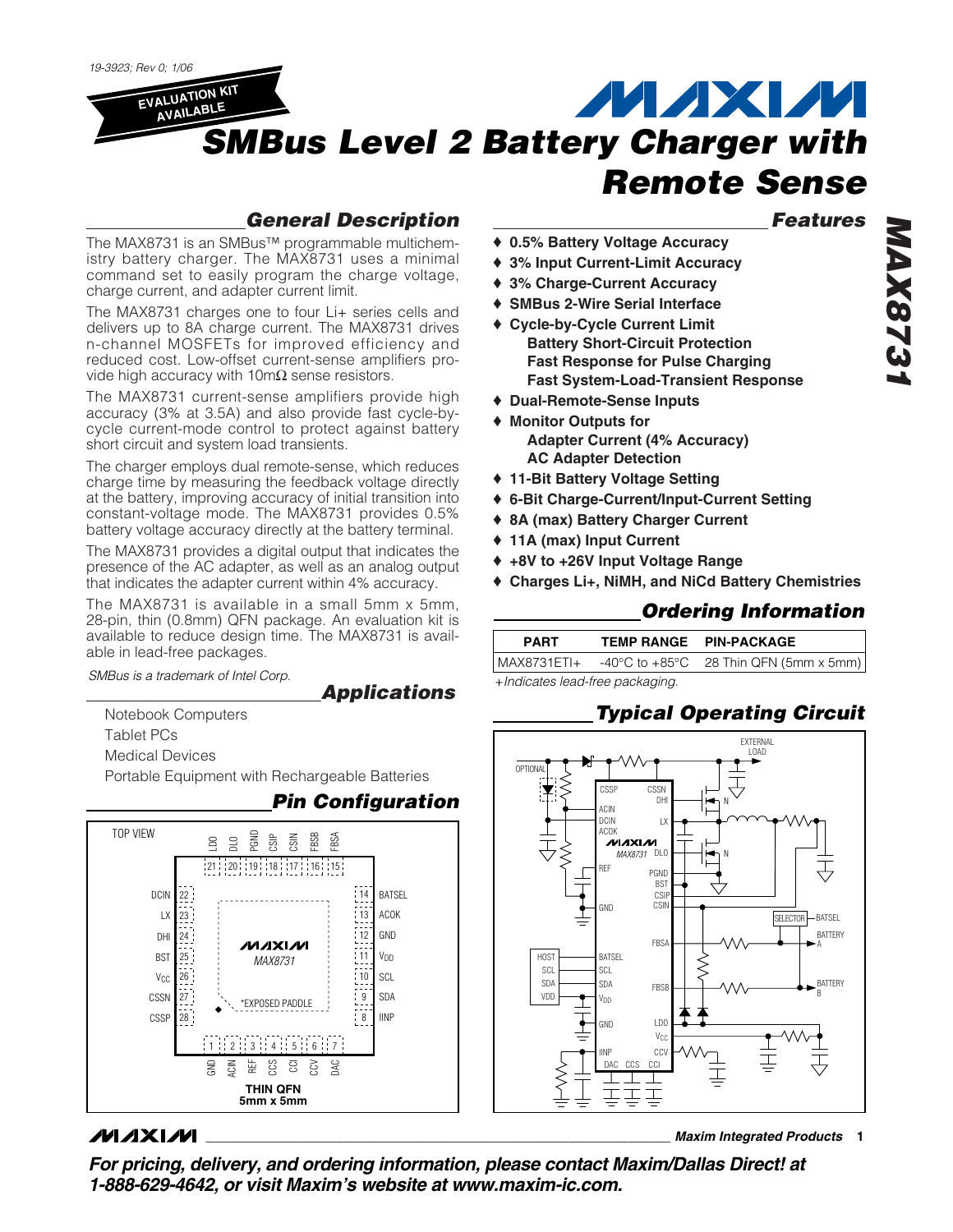### **ABSOLUTE MAXIMUM RATINGS**

|                          | DCIN, CSSN, CSIN, FBSA, FBSB to GND-0.3V to +28V       |
|--------------------------|--------------------------------------------------------|
|                          | CSSP to CSSN, CSIP to CSIN, PGND to GND -0.3V to +0.3V |
|                          |                                                        |
|                          |                                                        |
|                          |                                                        |
|                          |                                                        |
|                          |                                                        |
| CCI. CCS. CCV. DAC. REF. |                                                        |
|                          |                                                        |

| V <sub>DD</sub> , SCL, SDA, BATSEL, ACIN, ACOK, V <sub>CC</sub> to GND, |  |
|-------------------------------------------------------------------------|--|
|                                                                         |  |
| Continuous Power Dissipation ( $T_A = +70^{\circ}C$ )                   |  |
| 28-Pin Thin QFN                                                         |  |
| (derate 20.8mW/°C above +70°C)1666.7 mW                                 |  |
| Operating Temperature Range 40°C to +85°C                               |  |
|                                                                         |  |
|                                                                         |  |
| Lead Temperature (soldering, 10s)+300°C                                 |  |
|                                                                         |  |

*Stresses beyond those listed under "Absolute Maximum Ratings" may cause permanent damage to the device. These are stress ratings only, and functional operation of the device at these or any other conditions beyond those indicated in the operational sections of the specifications is not implied. Exposure to absolute maximum rating conditions for extended periods may affect device reliability.*

### **ELECTRICAL CHARACTERISTICS**

 $(V_{DCIN} = V_{LX} = V_{CSSP} = V_{CSSN} = 19V$ ,  $V_{BST} - V_{LX} = 4.5V$ ,  $V_{FBSA} = V_{FBSB} = V_{CSIP} = V_{CSIN} = 16.8V$ , BATSEL = GND = PGND = 0, CLDO = 1µF, VCC = LDO, CREF = 1µF, CDAC = 0.1µF, VDD = 3.3V, ACIN = 2.5V; pins CCI, CCV, and CCS are compensated per Figure 1;  $T_A = 0^\circ \text{C}$  to  $+85^\circ \text{C}$ , unless otherwise noted. Typical values are at  $T_A = +25^\circ \text{C}$ .)

| <b>PARAMETER</b>                                              | <b>CONDITIONS</b>                                                      | <b>MIN</b> | <b>TYP</b> | <b>MAX</b> | <b>UNITS</b> |
|---------------------------------------------------------------|------------------------------------------------------------------------|------------|------------|------------|--------------|
| <b>CHARGE-VOLTAGE REGULATION</b>                              |                                                                        |            |            |            |              |
|                                                               |                                                                        | 16.716     | 16.8       | 16.884     | $\vee$       |
|                                                               | $ChargingVoltage() = 0x41A0$                                           | $-0.5$     |            | $+0.5$     | $\%$         |
|                                                               |                                                                        | 12.491     | 12.592     | 12.693     | V            |
| Battery Full-Charge Voltage and                               | $ChargingVoltage() = 0x3130$                                           | $-0.8$     |            | $+0.8$     | %            |
| Accuracy                                                      | $ChargingVoltage() = 0x20D0$                                           | 8.333      | 8.4        | 8.467      | V            |
|                                                               |                                                                        | $-0.8$     |            | $+0.8$     | %            |
|                                                               | $ChargingVoltage() = 0x1060$                                           | 4.15       | 4.192      | 4.234      | $\vee$       |
|                                                               |                                                                        | $-1.0$     |            | $+1.0$     | $\%$         |
| Battery Undervoltage-Lockout<br>Trip Point for Trickle Charge |                                                                        |            | 2.5        |            | $\vee$       |
| <b>CHARGE-CURRENT REGULATION</b>                              |                                                                        |            |            |            |              |
| CSIP to CSIN Full-Scale Current-<br>Sense Voltage             |                                                                        | 78.22      | 80.64      | 83.06      | mV           |
|                                                               | RS2 (Figure 1) = $10m\Omega$ ;<br>ChargingCurrent() = $0 \times 1f80$  | 7.822      | 8.064      | 8.306      | A            |
|                                                               |                                                                        | $-3$       |            | $+3$       | $\%$         |
|                                                               | RS2 (Figure 1) = $10m\Omega$ ;                                         | 3.809      | 3.968      | 4.126      | A            |
| Charge Current and Accuracy                                   | ChargingCurrent() = $0 \times 0f80$                                    | $-4$       |            | $+4$       | $\%$         |
|                                                               | RS2 (Figure 1) = $10m\Omega$ ;<br>ChargingCurrent() = $0x0080$ (128mA) | 64         |            | 400        | mA           |
| Charge-Current Gain Error                                     | Based on ChargeCurrent() = 128mA and 8.064A                            | $-2$       |            | $+2$       | $\%$         |
| FBSA/FBSB/CSIP/CSIN<br>Input Voltage Range                    |                                                                        | 0          |            | 19         | V            |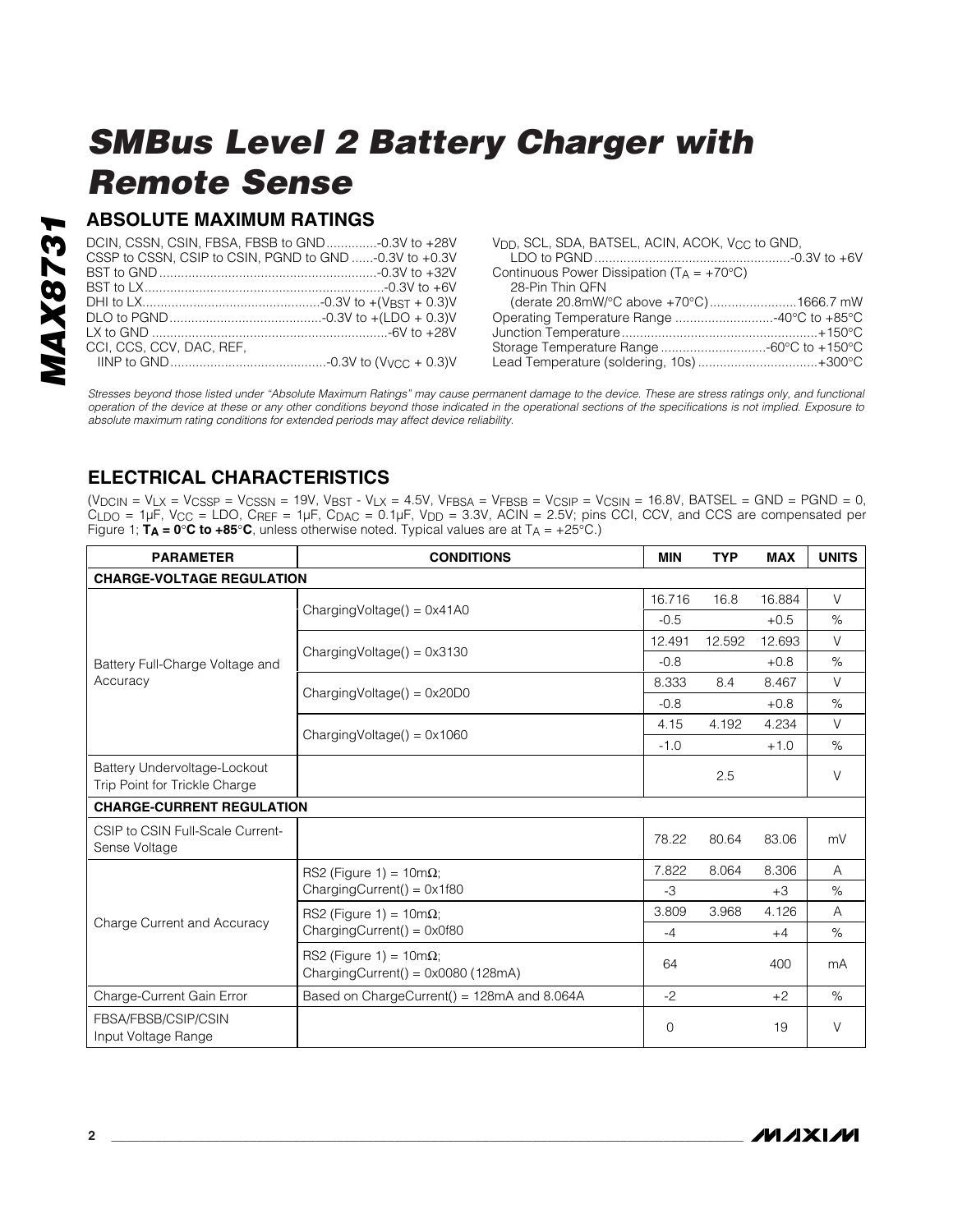### **ELECTRICAL CHARACTERISTICS (continued)**

(VDCIN = VLX = VCSSP = VCSSN = 19V, VBST - VLX = 4.5V, VFBSA = VFBSB = VCSIP = VCSIN = 16.8V, BATSEL = GND = PGND = 0,  $C_{\text{LDO}}$  = 1µF, V<sub>CC</sub> = LDO, C<sub>REF</sub> = 1µF, C<sub>DAC</sub> = 0.1µF, V<sub>DD</sub> = 3.3V, ACIN = 2.5V; pins CCI, CCV, and CCS are compensated per Figure 1; **TA = 0**°**C to +85**°**C**, unless otherwise noted. Typical values are at TA = +25°C.)

| <b>PARAMETER</b>                                 |                                                         | <b>CONDITIONS</b>                                                                                                   |                                                                                                                                       | <b>MIN</b>     | <b>TYP</b>     | <b>MAX</b>   | <b>UNITS</b> |
|--------------------------------------------------|---------------------------------------------------------|---------------------------------------------------------------------------------------------------------------------|---------------------------------------------------------------------------------------------------------------------------------------|----------------|----------------|--------------|--------------|
|                                                  |                                                         | Adapter present, not charging, $l_{CSIP}$ + $l_{CSIN}$ + $l_{LX}$ + $l_{FBS}$<br>$VFBS = VLX = VCSIN = VCSIP = 19V$ |                                                                                                                                       |                | $\overline{c}$ | 5            |              |
| <b>Battery Quiescent Current</b>                 |                                                         |                                                                                                                     | Adapter absent, ICSIP + ICSIN + ILX + IFBSA + IFBSB + ICSSP<br>$+$ ICSSN, $V$ FBS = $V$ LX = $V$ CSIN = $V$ CSIP = 19V, $V$ DCIN = 0V |                |                | $+1$         | μA           |
|                                                  |                                                         | $V_{\text{Adapter}} = 26V$ , $V_{\text{Buffery}} = 16.8V$ , not<br>charging                                         |                                                                                                                                       |                | 200            | 500          | μA           |
|                                                  | $IDCIN +$                                               | $V_{Adatter} = 19V$ ,                                                                                               | Charging                                                                                                                              |                | 0.4            | $\mathbf{1}$ | mA           |
| Adapter Quiescent Current                        | $l$ <sub>CSSP</sub> +<br><b>ICSSN</b>                   | $V_{Battery} = 16.8V$                                                                                               | Not charging                                                                                                                          |                | 200            | 500          | μA           |
|                                                  |                                                         | $V_{Adapter} = 8V$ ,                                                                                                | Charging                                                                                                                              |                | 0.4            | 1            | mA           |
|                                                  |                                                         | $V_{\text{Battery}} = 4V$                                                                                           | Not charging                                                                                                                          |                | 200            | 500          | μA           |
| <b>INPUT-CURRENT REGULATION</b>                  |                                                         |                                                                                                                     |                                                                                                                                       |                |                |              |              |
| CSSP to CSSN Full-Scale<br>Current-Sense Voltage | $VFBS_ = 19V$                                           |                                                                                                                     |                                                                                                                                       | 106.7          | 110            | 113.3        | mV           |
| Input Current Accuracy                           | 3584mA                                                  | RS1 (Figure 1) = $10m\Omega$ , InputCurrent() = 11004mA or                                                          |                                                                                                                                       | $-3$           |                | $+3$         | %            |
|                                                  | RS1 (Figure 1) = 10m $\Omega$ , InputCurrent() = 2048mA |                                                                                                                     | $-5$                                                                                                                                  |                | $+5$           | $\%$         |              |
| POR Input Current                                |                                                         | RS1 (Figure 1) = $10m\Omega$                                                                                        |                                                                                                                                       |                | 256            |              | mA           |
| Input Current-Limit Gain Error                   |                                                         | Based on InputCurrent() = 1024mA and 11004mA                                                                        |                                                                                                                                       | $-2$           |                | $+2$         | %            |
| Input Current-Limit Offset                       |                                                         |                                                                                                                     |                                                                                                                                       | $-1$           |                | $+1$         | mV           |
| CSSP/CSSN Input Voltage Range                    |                                                         |                                                                                                                     |                                                                                                                                       | 8              |                | 26           | $\vee$       |
| <b>IINP Transconductance</b>                     |                                                         | VCSSP-CSSN = 110mV                                                                                                  |                                                                                                                                       | 2.85           | 3.0            | 3.15         | mA/V         |
| <b>IINP Offset</b>                               |                                                         | Based on V <sub>CSSP</sub> - CSSN = 110mV and 20mV                                                                  |                                                                                                                                       | $-1.5$         |                | $+1.5$       | mV           |
|                                                  | $VCSSP - CSSN = 110mV$                                  |                                                                                                                     |                                                                                                                                       | $-5$           |                | $+5$         |              |
| <b>IINP Accuracy</b>                             | VCSSP - CSSN = 55mV or 35mV                             |                                                                                                                     |                                                                                                                                       | $-4$           |                | $+4$         | $\%$         |
|                                                  | $VCSSP - CSSN = 20mV$                                   |                                                                                                                     | $-10$                                                                                                                                 |                | +10            |              |              |
| <b>IINP Output Voltage Range</b>                 |                                                         |                                                                                                                     |                                                                                                                                       | $\Omega$       |                | 3.5          | V            |
| <b>SUPPLY AND LINEAR REGULATOR</b>               |                                                         |                                                                                                                     |                                                                                                                                       |                |                |              |              |
| DCIN, Input Voltage Range                        |                                                         |                                                                                                                     |                                                                                                                                       | 8.0            |                | 26.0         | $\vee$       |
| <b>DCIN Undervoltage-Lockout</b>                 | <b>DCIN</b> falling                                     |                                                                                                                     |                                                                                                                                       | $\overline{7}$ | 7.4            |              | V            |
| <b>Trip Point</b>                                | <b>DCIN</b> rising                                      |                                                                                                                     |                                                                                                                                       |                | 7.5            | 7.85         |              |
|                                                  | VCSSP - VCSIN falling                                   |                                                                                                                     |                                                                                                                                       | 9              | 15             | 21           |              |
| Power-Fail Threshold                             | VCSSP - VCSIN rising                                    |                                                                                                                     | 160                                                                                                                                   | 210            | 271            | mV           |              |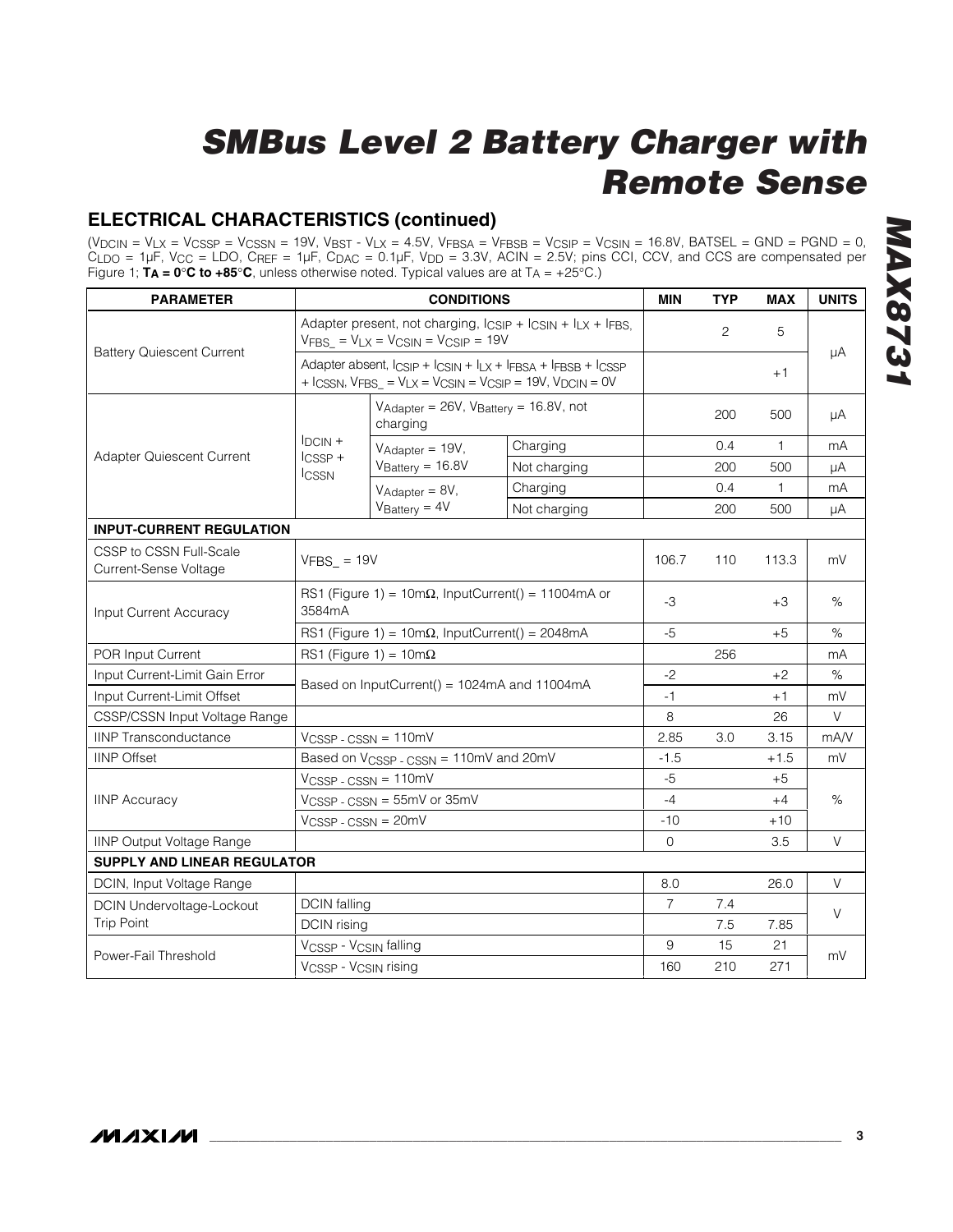### **ELECTRICAL CHARACTERISTICS (continued)**

(VDCIN = VLX = VCSSP = VCSSN = 19V, VBST - VLX = 4.5V, VFBSA = VFBSB = VCSIP = VCSIN = 16.8V, BATSEL = GND = PGND = 0,  $C_{\text{LDO}}$  = 1µF, V<sub>CC</sub> = LDO, C<sub>REF</sub> = 1µF, C<sub>DAC</sub> = 0.1µF, V<sub>DD</sub> = 3.3V, ACIN = 2.5V; pins CCI, CCV, and CCS are compensated per Figure 1; **TA = 0**°**C to +85**°**C**, unless otherwise noted. Typical values are at TA = +25°C.)

| <b>PARAMETER</b>                                  | <b>CONDITIONS</b>                                      | <b>MIN</b>   | <b>TYP</b>   | <b>MAX</b>   | <b>UNITS</b> |
|---------------------------------------------------|--------------------------------------------------------|--------------|--------------|--------------|--------------|
| LDO Output Voltage                                | $8.0V < VDCIN < 28V$ , no load                         | 5.25         | 5.4          | 5.55         | $\vee$       |
| LDO Load Regulation                               | $0 < I_{LDO} < 30mA$                                   |              | 34           | 100          | mV           |
| LDO Undervoltage-Lockout Threshold                | $V_{DCIN} = 8.0V$ , $V_{LDO}$ falling                  | 3.20         | 4            | 5.15         | V            |
| V <sub>DD</sub> Range                             |                                                        | 2.7          |              | 5.5          | V            |
| V <sub>DD</sub> UVLO Rising                       |                                                        |              | 2.5          | 2.7          | $\vee$       |
| V <sub>DD</sub> UVLO Hysteresis                   |                                                        |              | 100          |              | mV           |
| <b>V<sub>DD</sub></b> Quiescent Current           | $DCIN < 6V$ , $V_{DD} = 5.5V$ , $SCL = SDA = 5.5V$     |              | 16           | 27           | μA           |
| <b>REFERENCE</b>                                  |                                                        |              |              |              |              |
| <b>REF Output Voltage</b>                         | $0 < I$ REF < 500µA                                    | 4.071        | 4.096        | 4.120        | V            |
| REF Undervoltage-Lockout Trip Point               | <b>REF</b> falling                                     |              | 3.1          | 3.9          | $\vee$       |
| <b>ACOK</b>                                       |                                                        |              |              |              |              |
| <b>ACOK Sink Current</b>                          | $V_{ACOK} = 0.4V$ , ACIN = 1.5V                        | $\mathbf{1}$ |              |              | mA           |
| <b>ACOK Leakage Current</b>                       | $V_{ACOK} = 5.5V$ , ACIN = 2.5V                        |              |              | $\mathbf{1}$ | μA           |
| <b>ACIN</b>                                       |                                                        |              |              |              |              |
| <b>ACIN Threshold</b>                             |                                                        | 2.007        | 2.048        | 2.089        | $\vee$       |
| <b>ACIN Threshold Hysteresis</b>                  |                                                        | 10           | 20           | 30           | mV           |
| <b>ACIN Input Bias Current</b>                    |                                                        | $-1$         |              | $+1$         | μA           |
| <b>REMOTE-SENSE INPUTS</b>                        |                                                        |              |              |              |              |
| FBS_Range                                         | <b>VCSIN - VFBS</b>                                    | $\mathbf 0$  |              | 200          | mV           |
| FBS_Gain                                          | $\Delta V$ CSIN / $\Delta (V$ CSIN - VFBS )            | 0.95         | 1.00         | 1.05         | V/V          |
| CSIN-FBS_ Clamp Voltage                           |                                                        | 225          | 250          | 275          | mV           |
| FBS_ Bias Current                                 | Charger switching, FBS_ selected                       |              |              | 14           | μA           |
| FBS_ Bias Current                                 | Charger not switching or FBS_ not selected             | $-2$         |              | $+2$         | μA           |
| <b>SWITCHING REGULATOR</b>                        |                                                        |              |              |              |              |
| Off-Time                                          | $V_{CSIN}$ = 16.0V, $V_{CSSP}$ = 19V                   | 360          | 400          | 440          | ns           |
|                                                   | $V_{CSIN} = 16.0V$ , $V_{CSSP} = 17V$                  | 260          | 300          | 360          |              |
| <b>BST Supply Current</b>                         | DHI high                                               |              | 500          | 800          | μA           |
| LX Input Bias Current                             | $V_{DCIN} = 28V$ , $V_{CSIN} = V_{LX} = 20V$ , DHI low |              |              | 2            | μA           |
| Maximum Discontinuous-Mode Peak<br>Current (IMIN) |                                                        |              | 0.5          |              | A            |
| DHI On-Resistance Low                             | $I_{DHI} = -10mA$                                      |              | 1            | 3            | Ω            |
| DHI On-Resistance High                            | $I_{DHI} = 10mA$                                       |              | 3            | 5            | Ω            |
| DLO On-Resistance High                            | $I_{DLO} = 10mA$                                       |              | 3            | 5            | Ω            |
| DLO On-Resistance Low                             | $I_{DLO} = -10mA$                                      |              | $\mathbf{1}$ | 3            | Ω            |

**MAXIM**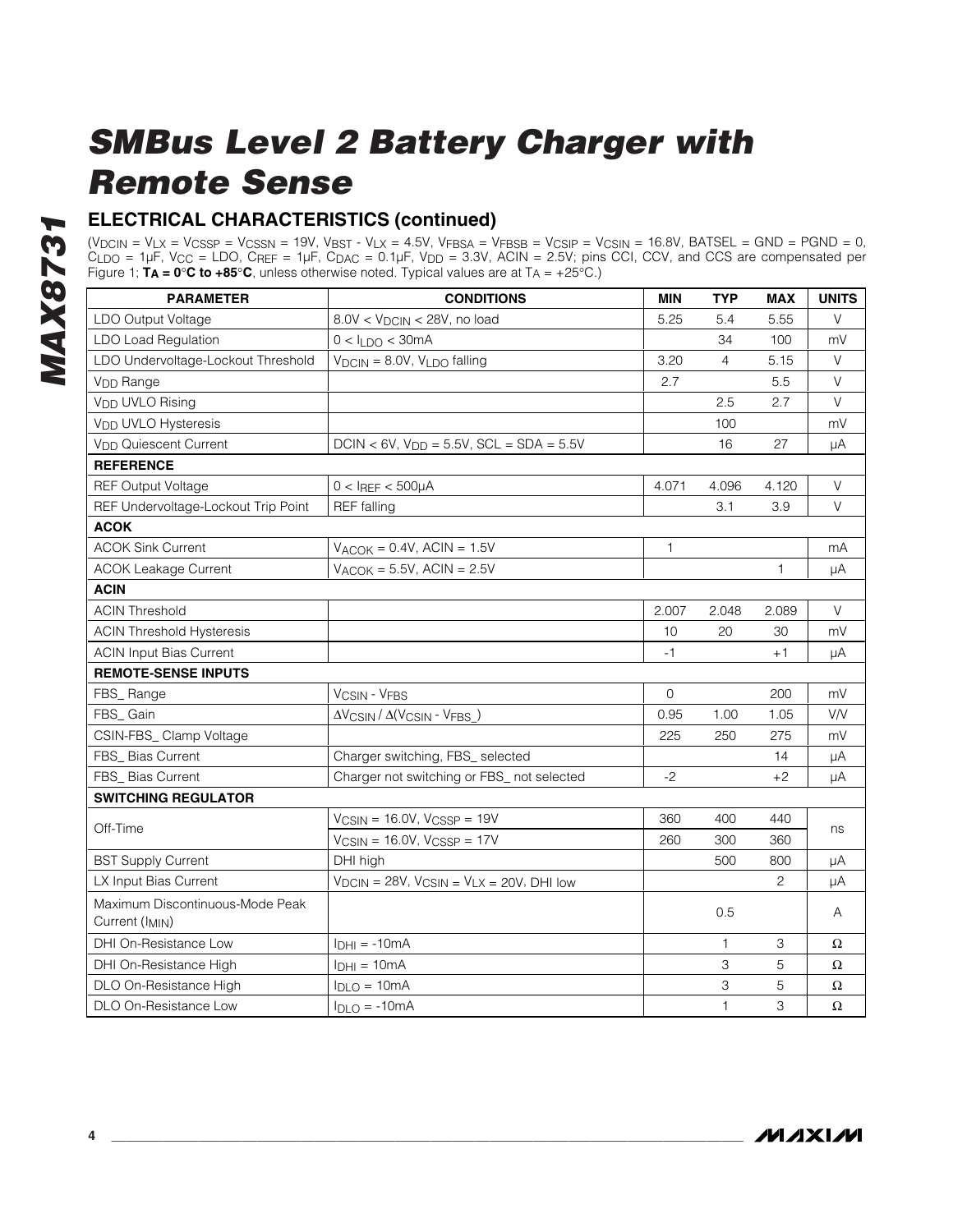### **ELECTRICAL CHARACTERISTICS (continued)**

(VDCIN = VLX = VCSSP = VCSSN = 19V, VBST - VLX = 4.5V, VFBSA = VFBSB = VCSIP = VCSIN = 16.8V, BATSEL = GND = PGND = 0,  $C_{\text{LDO}}$  = 1µF, V<sub>CC</sub> = LDO, C<sub>REF</sub> = 1µF, C<sub>DAC</sub> = 0.1µF, V<sub>DD</sub> = 3.3V, ACIN = 2.5V; pins CCI, CCV, and CCS are compensated per Figure 1; **TA = 0**°**C to +85**°**C**, unless otherwise noted. Typical values are at TA = +25°C.)

| <b>PARAMETER</b>                                                                   |                              | <b>CONDITIONS</b>                                                           | <b>MIN</b>     | <b>TYP</b>   | <b>MAX</b> | <b>UNITS</b> |
|------------------------------------------------------------------------------------|------------------------------|-----------------------------------------------------------------------------|----------------|--------------|------------|--------------|
| <b>ERROR AMPLIFIERS</b>                                                            |                              |                                                                             |                |              |            |              |
| <b>GMV Amplifier Transconductance</b>                                              |                              | Charging Voltage() = $16.8V$ , VFBS = $16.8V$                               | 0.0625         | 0.125        | 0.2500     | mA/V         |
| <b>GMI Amplifier Transconductance</b>                                              |                              | ChargingCurrent() = 3968mA, V <sub>CSIP</sub> - V <sub>CSIN</sub> = 39.68mV | 0.5            | $\mathbf{1}$ | 2.0        | mA/V         |
| <b>GMS Amplifier Transconductance</b>                                              |                              | InputCurrent() = 3968mA, V <sub>CSSP</sub> - V <sub>CSSN</sub> = 79.36mV    | 0.5            | $\mathbf{1}$ | 2.0        | mA/V         |
| CCI/CCS/CCV Clamp Voltage                                                          | $0.25V < V_{CCI/S/V} < 2.0V$ |                                                                             | 120            | 250          | 600        | mV           |
| <b>LOGIC LEVELS</b>                                                                |                              |                                                                             |                |              |            |              |
| SDA/SCL Input Low Voltage                                                          | $V_{DD} = 2.7V$ to 5.5V      |                                                                             |                |              | 0.8        | V            |
| SDA/SCL Input High Voltage                                                         | $V_{DD} = 2.7V$ to 5.5V      |                                                                             | 2.1            |              |            | $\vee$       |
| SDA/SCL Input Bias Current                                                         | $V_{DD} = 2.7V$ to 5.5V      |                                                                             | $-1$           |              | $+1$       | μA           |
| <b>BATSEL Input Low Voltage</b>                                                    |                              |                                                                             |                |              | 0.8        | V            |
| <b>BATSEL Input High Voltage</b>                                                   |                              |                                                                             | 2.1            |              |            | V            |
| <b>BATSEL Input Bias Current</b>                                                   |                              |                                                                             | $-1$           |              | $+1$       | μA           |
| SDA, Output Sink Current                                                           | $V(SDA) = 0.4V$              |                                                                             | 6              |              |            | mA           |
| SMBus TIMING SPECIFICATIONS (V <sub>DD</sub> = 2.7V to 5.5V) (see Figures 4 and 5) |                              |                                                                             |                |              |            |              |
| <b>PARAMETERS</b>                                                                  | <b>SYMBOL</b>                | <b>CONDITIONS</b>                                                           | <b>MIN</b>     | <b>TYP</b>   | <b>MAX</b> | <b>UNITS</b> |
| <b>SMBus Frequency</b>                                                             | f <sub>SMB</sub>             |                                                                             | 10             |              | 100        | kHz          |
| <b>Bus Free Time</b>                                                               | t <sub>BUF</sub>             |                                                                             | 4.7            |              |            | $\mu s$      |
| Start Condition Hold Time from<br><b>SCL</b>                                       | t <sub>HD:STA</sub>          |                                                                             | $\overline{4}$ |              |            | $\mu s$      |
| Start Condition Setup Time from<br><b>SCL</b>                                      | tsu:STA                      |                                                                             | 4.7            |              |            | μs           |
| Stop Condition Setup Time from<br><b>SCL</b>                                       | tsu:STO                      |                                                                             | 4              |              |            | μs           |
| SDA Hold Time from SCL                                                             | t <sub>HD:DAT</sub>          |                                                                             | 300            |              |            | ns           |
| SDA Setup Time from SCL                                                            | tsu:DAT                      |                                                                             | 250            |              |            | ns           |
| <b>SCL Low Timeout</b>                                                             | <b><i>ITIMEOUT</i></b>       | (Note 1)                                                                    | 25             |              | 35         | ms           |
| <b>SCL Low Period</b>                                                              | <b>TLOW</b>                  |                                                                             | 4.7            |              |            | $\mu s$      |
| <b>SCL High Period</b>                                                             | THIGH                        |                                                                             | $\overline{4}$ |              |            | $\mu s$      |
| Maximum Charging Period<br>Without a ChargeVoltage() or<br>ChargeCurrent() Command |                              |                                                                             | 140            | 175          | 210        | S            |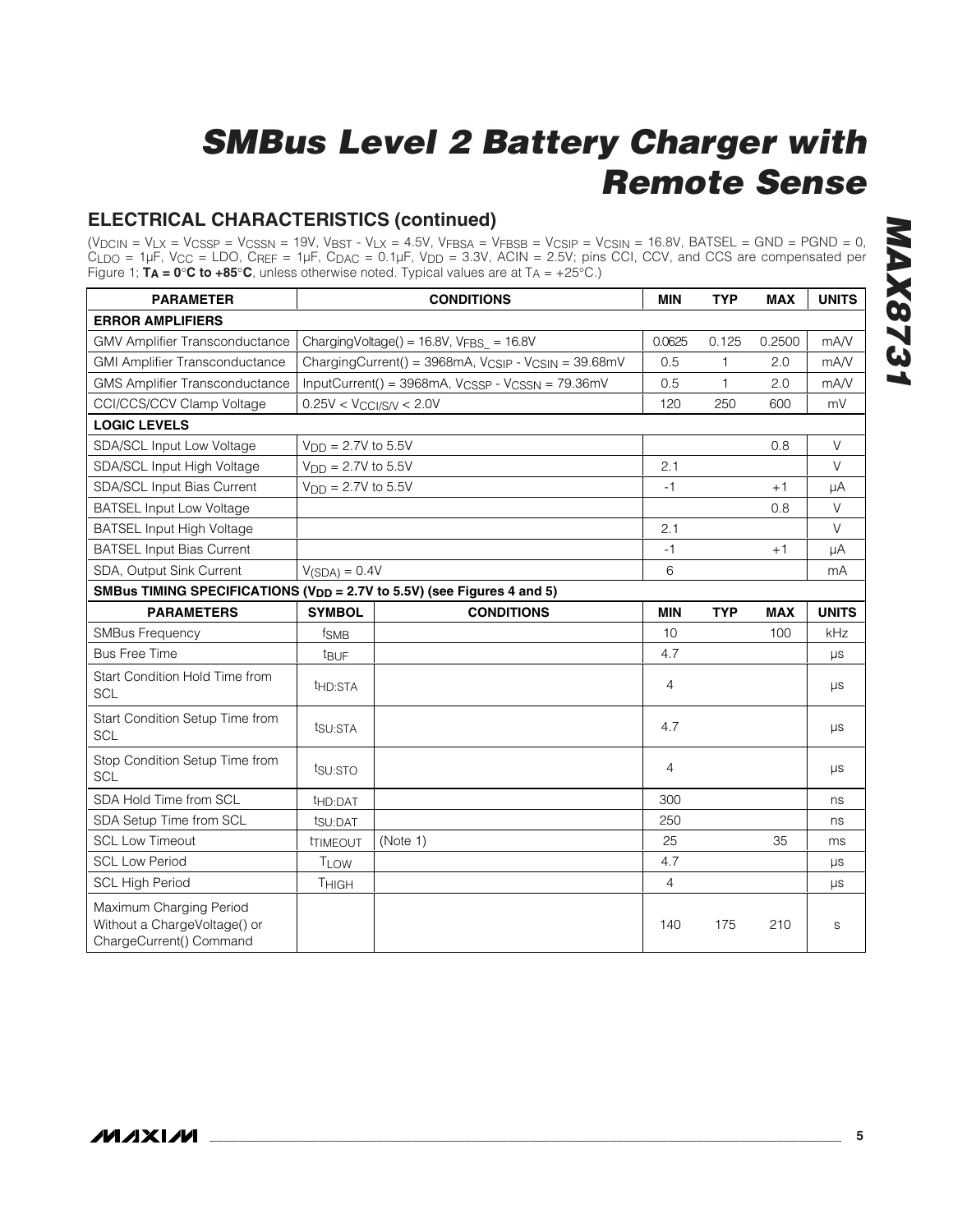### **ELECTRICAL CHARACTERISTICS**

 $(V_{\rm DCIN} = V_{\rm LX} = V_{\rm CSSP} = V_{\rm CSSN} = 19V$ ,  $V_{\rm BST}$  -  $V_{\rm LX}$  = 4.5V,  $V_{\rm FBSA}$  =  $V_{\rm FBSB}$  =  $V_{\rm CSIP}$  =  $V_{\rm CSIN}$  = 16.8V, BATSEL = GND = PGND = 0,  $C_{\sf LDO}$  = 1µF, V<sub>CC</sub> = LDO, C<sub>REF</sub> = 1µF, C<sub>DAC</sub> = 0.1µF , V<sub>DD</sub> = 3.3V, ACIN = 2.5V; pins CCI, CCV, and CCS are compensated per Figure 1; **TA = -40°C to +85°C**, unless otherwise noted.) (Note 2)

| <b>PARAMETER</b>                                  |                                                                                                                                                         | <b>CONDITIONS</b>                           |                                                                                 | <b>MIN</b> | <b>TYP</b> | <b>MAX</b>   | <b>UNITS</b> |
|---------------------------------------------------|---------------------------------------------------------------------------------------------------------------------------------------------------------|---------------------------------------------|---------------------------------------------------------------------------------|------------|------------|--------------|--------------|
| <b>CHARGE-VOLTAGE REGULATION</b>                  |                                                                                                                                                         |                                             |                                                                                 |            |            |              |              |
|                                                   |                                                                                                                                                         |                                             |                                                                                 | 16.632     |            | 16.968       | V            |
|                                                   |                                                                                                                                                         | $ChargingVoltage() = 0x41A0$                |                                                                                 | $-1$       |            | $+1$         | $\%$         |
|                                                   |                                                                                                                                                         |                                             |                                                                                 | 12.466     |            | 12.717       | $\vee$       |
| Battery Full-Charge Voltage and                   |                                                                                                                                                         | Charging Voltage $() = 0 \times 3130$       |                                                                                 | -1         |            | $+1$         | $\%$         |
| Accuracy                                          |                                                                                                                                                         |                                             |                                                                                 | 8.316      |            | 8.484        | $\vee$       |
|                                                   |                                                                                                                                                         | $ChargingVoltage() = 0x20D0$                |                                                                                 | $-1$       |            | $+1$         | $\%$         |
|                                                   |                                                                                                                                                         |                                             |                                                                                 | 4.129      |            | 4.255        | V            |
|                                                   |                                                                                                                                                         | ChargingVoltage() = $0 \times 1060$         |                                                                                 | $-1.5$     |            | $+1.5$       | $\%$         |
| <b>CHARGE-CURRENT REGULATION</b>                  |                                                                                                                                                         |                                             |                                                                                 |            |            |              |              |
| CSIP to CSIN Full-Scale Current-<br>Sense Voltage |                                                                                                                                                         |                                             |                                                                                 | 78.22      |            | 83.05        | mV           |
|                                                   | RS2 (Figure 1) = $10m\Omega$ ;<br>ChargingCurrent()= 0x1f80                                                                                             |                                             |                                                                                 | 7.822      |            | 8.305        | A            |
|                                                   |                                                                                                                                                         |                                             |                                                                                 | -3         |            | $+3$         | $\%$         |
|                                                   | RS2 (Figure 1) = $10m\Omega$ ;                                                                                                                          |                                             |                                                                                 | 3.809      |            | 4.126        | A            |
| Charge Current and Accuracy                       | $ChargingCurrent() = 0x0f80$                                                                                                                            |                                             |                                                                                 | $-4$       |            | $+4$         | $\%$         |
|                                                   | RS2 (Figure 1) = $10m\Omega$ ;<br>ChargingCurrent() = $0 \times 0080$                                                                                   |                                             |                                                                                 | 30         |            | 400          | mA           |
| Charge-Current Gain Error                         |                                                                                                                                                         | Based on ChargeCurrent() = 128mA and 8.064A |                                                                                 | $-2$       |            | $+2$         | $\%$         |
| FBSA/FBSB/CSIP/CSIN Input<br>Voltage Range        |                                                                                                                                                         |                                             |                                                                                 | $\Omega$   |            | 19           | $\vee$       |
|                                                   |                                                                                                                                                         | $VFBS = VLX = VCSIN = VCSIP = 19V$          | Adapter present, not charging, $l_{CSIP}$ + $l_{CSIN}$ + $l_{LX}$ + $l_{FBS}$ , |            |            | 5            |              |
| <b>Battery Quiescent Current</b>                  | Adapter absent, ICSIP + ICSIN + ILX + IFBSA + IFBSB +<br>$I_{CSSP}$ + $I_{CSSN}$ , $V_{FBS_} = V_{LX} = V_{CSIN} = V_{CSIP} = 19V$ ,<br>$V_{DCIN} = 0V$ |                                             |                                                                                 |            |            | $\mathbf{1}$ | μA           |
|                                                   |                                                                                                                                                         |                                             | V <sub>Adapter</sub> = 26V, V <sub>Battery</sub> = 16.8V, not charging          |            |            | 500          | μA           |
|                                                   | $IDCIN +$                                                                                                                                               | $V_{Adapter} = 19V,$                        | Charging                                                                        |            |            | $\mathbf{1}$ | mA           |
| <b>Adapter Quiescent Current</b>                  | $l$ CSSP +                                                                                                                                              | $V_{Battery} = 16.8V$                       | Not charging                                                                    |            |            | 500          | μA           |
|                                                   | <b>ICSSN</b>                                                                                                                                            | $V_{Adapter} = 8V$ ,                        | Charging                                                                        |            |            | $\mathbf{1}$ | mA           |
|                                                   |                                                                                                                                                         | $V_{\text{Battery}} = 4V$                   | Not charging                                                                    |            |            | 500          | μA           |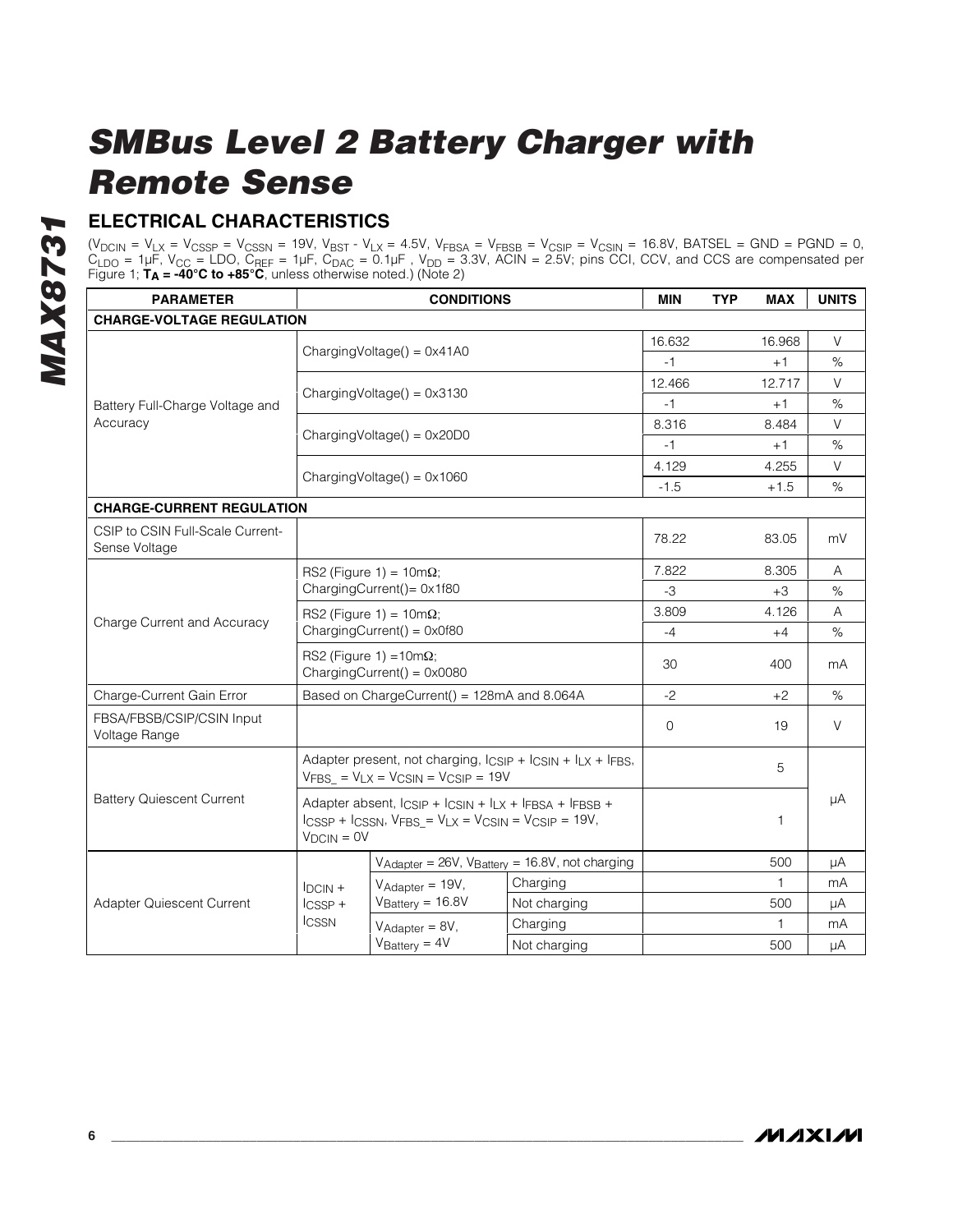### **ELECTRICAL CHARACTERISTICS (continued)**

 $(V_{\rm DCIN} = V_{\rm LX} = V_{\rm CSSP} = V_{\rm CSSN} = 19V$ ,  $V_{\rm BST}$  -  $V_{\rm LX}$  = 4.5V,  $V_{\rm FBSA}$  =  $V_{\rm FBSB}$  =  $V_{\rm CSIP}$  =  $V_{\rm CSIN}$  = 16.8V, BATSEL = GND = PGND = 0,  $C_{\sf LDO}$  = 1µF, V<sub>CC</sub> = LDO, C<sub>REF</sub> = 1µF, C<sub>DAC</sub> = 0.1µF , V<sub>DD</sub> = 3.3V, ACIN = 2.5V; pins CCI, CCV, and CCS are compensated per Figure 1; **TA = -40°C to +85°C**, unless otherwise noted.) (Note 2)

| <b>PARAMETER</b>                                 | <b>CONDITIONS</b>                                                              | <b>MIN</b>     | <b>TYP</b> | <b>MAX</b> | <b>UNITS</b> |  |
|--------------------------------------------------|--------------------------------------------------------------------------------|----------------|------------|------------|--------------|--|
| <b>INPUT-CURRENT REGULATION</b>                  |                                                                                |                |            |            |              |  |
| CSSP to CSSN Full-Scale<br>Current-Sense Voltage | $VFBS_ = 19V$                                                                  | 103.3          |            | 116.6      | mV           |  |
| Input Current Accuracy                           | RS1 (Figure 1) = $10m\Omega$ ;<br>InputCurrent() = $11004 \text{mA}$ or 3584mA | -6             |            | +6         | %            |  |
|                                                  | RS1 (Figure 1) = $10m\Omega$ ;<br>InputCurrent() = 2048mA                      | $-5$           |            | $+5$       |              |  |
| Input Current-Limit Gain Error                   | Based on InputCurrent() = 1024mA and 11004mA                                   | $-5$           |            | $+5$       | $\%$         |  |
| Input Current-Limit Offset                       | Based on InputCurrent() = 1024mA and 11004mA                                   | $-1$           |            | $+1$       | mV           |  |
| CSSP/CSSN Input Voltage Range                    |                                                                                | 8              |            | 26         | V            |  |
| <b>IINP Transconductance</b>                     | $V_{CSSP} - CSSN = 110mV$                                                      | 2.7            |            | 3.3        | mA/V         |  |
| <b>IINP</b> Offset                               | Based on V <sub>CSSP</sub> - CSSN = 110mV and 20mV                             | $-1.5$         |            | $+1.5$     | mV           |  |
|                                                  | VCSSP-CSSN = 110mV                                                             | $-5$           |            | $+5$       |              |  |
| <b>IINP Accuracy</b>                             | VCSSP - CSSN = 55mV or 35mV                                                    | $-4$           |            | $+4$       | $\%$         |  |
|                                                  | $VCSSP - CSSN = 20mV$                                                          | $-10$          |            | $+10$      |              |  |
| <b>IINP Output Voltage Range</b>                 |                                                                                | $\mathbf{O}$   |            | 3.5        | V            |  |
| <b>SUPPLY AND LINEAR REGULATOR</b>               |                                                                                |                |            |            |              |  |
| DCIN, Input Voltage Range                        |                                                                                | 8.0            |            | 26.0       | V            |  |
| <b>DCIN Undervoltage-Lockout</b>                 | <b>DCIN</b> falling                                                            | $\overline{7}$ |            |            | V            |  |
| <b>Trip Point</b>                                | DCIN rising                                                                    |                |            | 7.85       |              |  |
|                                                  | VCSSP - VCSIN falling                                                          | 9              |            | 21         |              |  |
| POWER_FAIL Threshold                             | VCSSP - VCSIN rising                                                           | 160            |            | 271        | mV           |  |
| LDO Output Voltage                               | $8.0V < VDCIN < 28V$ , no load                                                 | 5.25           |            | 5.55       | V            |  |
| LDO Load Regulation                              | $0 < I_{LDO} < 30mA$                                                           |                |            | 100        | mV           |  |
| LDO Undervoltage-Lockout<br>Threshold            | $V_{DCIN} = 8.0V$ , $V_{LDO}$ falling                                          | 3.20           |            | 5.15       | V            |  |
| V <sub>DD</sub> Range                            |                                                                                | 2.7            |            | 5.5        | V            |  |
| V <sub>DD</sub> UVLO Rising                      |                                                                                |                |            | 2.7        | V            |  |
| V <sub>DD</sub> Quiescent Current                | $DCIN < 6V$ , $V_{DD} = 5.5V$ , $SCL = SDA = 5.5V$                             |                |            | 27         | μA           |  |
| <b>REFERENCE</b>                                 |                                                                                |                |            |            |              |  |
| <b>REF Output Voltage</b>                        | $0 < I$ REF < 500µA                                                            | 4.053          |            | 4.139      | V            |  |
| REF Undervoltage-Lockout<br><b>Trip Point</b>    | <b>REF</b> falling                                                             |                |            | 3.9        | V            |  |
| <b>ACOK</b>                                      |                                                                                |                |            |            |              |  |
| <b>ACOK Sink Current</b>                         | $VACOK = 0.4V$ , $ACIN = 1.5V$                                                 | 1              |            |            | mA           |  |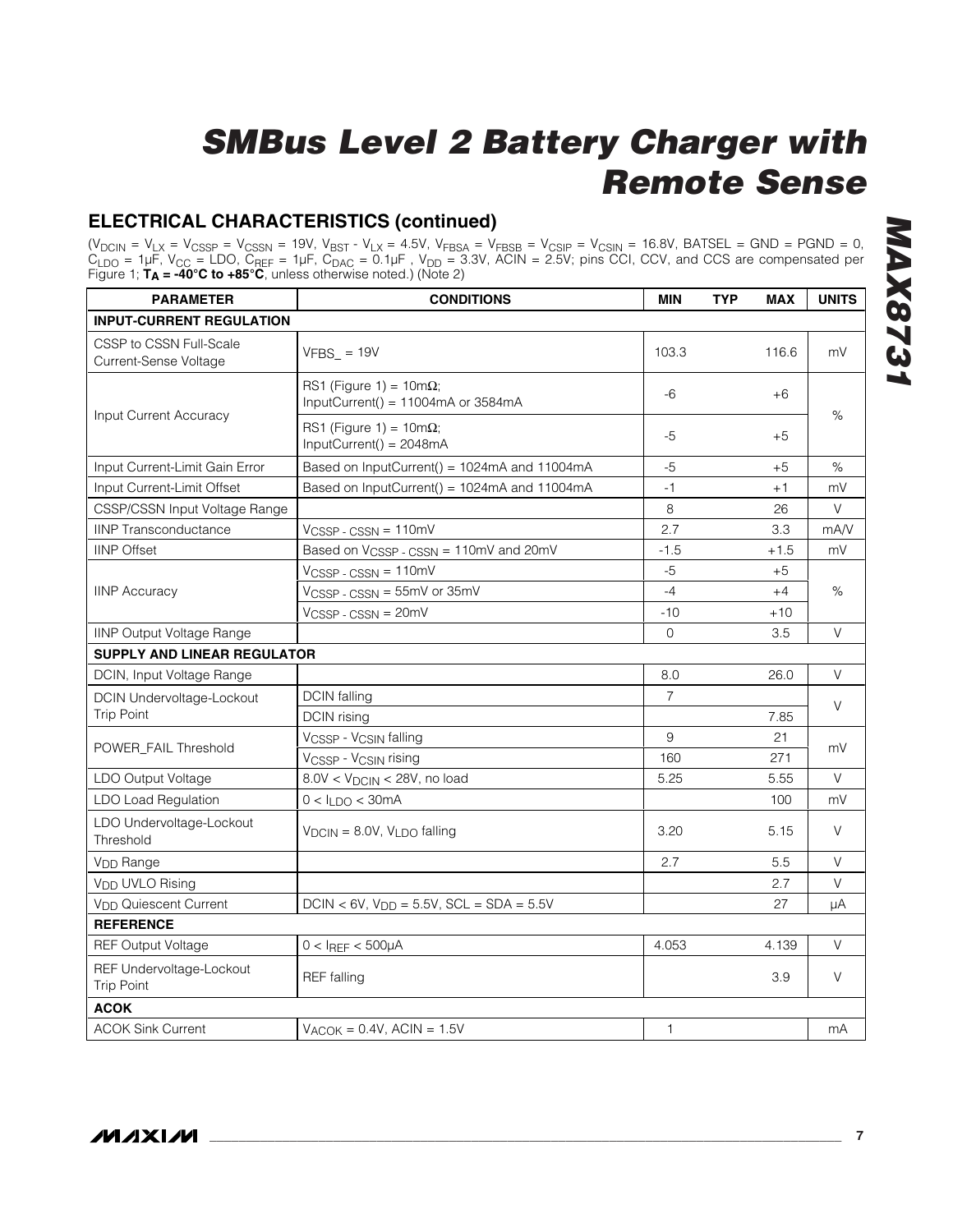### **ELECTRICAL CHARACTERISTICS (continued)**

 $(V_{\rm DCIN} = V_{\rm LX} = V_{\rm CSSP} = V_{\rm CSSN} = 19V$ ,  $V_{\rm BST}$  -  $V_{\rm LX}$  = 4.5V,  $V_{\rm FBSA}$  =  $V_{\rm FBSB}$  =  $V_{\rm CSIP}$  =  $V_{\rm CSIN}$  = 16.8V, BATSEL = GND = PGND = 0,  $C_{\sf LDO}$  = 1µF, V<sub>CC</sub> = LDO, C<sub>REF</sub> = 1µF, C<sub>DAC</sub> = 0.1µF , V<sub>DD</sub> = 3.3V, ACIN = 2.5V; pins CCI, CCV, and CCS are compensated per Figure 1; **TA = -40°C to +85°C**, unless otherwise noted.) (Note 2)

| <b>PARAMETER</b>                      | <b>CONDITIONS</b>                                                           | <b>MIN</b> | <b>TYP</b> | <b>MAX</b> | <b>UNITS</b> |  |
|---------------------------------------|-----------------------------------------------------------------------------|------------|------------|------------|--------------|--|
| <b>ACIN</b>                           |                                                                             |            |            |            |              |  |
| <b>ACIN Threshold</b>                 |                                                                             | 2.007      |            | 2.089      | $\vee$       |  |
| <b>ACIN Threshold Hysteresis</b>      |                                                                             | 10         |            | 30         | mV           |  |
| <b>REMOTE-SENSE INPUTS</b>            |                                                                             |            |            |            |              |  |
| FBS_Range                             | <b>VCSIN - VFBS</b>                                                         | $\Omega$   |            | 200        | mV           |  |
| FBS_Gain                              | $\Delta V$ CSIN / $\Delta (V$ CSIN - VFBS_)                                 | 0.9        |            | 1.1        | V/V          |  |
| CSIN-FBS_Clamp Voltage                |                                                                             | 220        |            | 280        | mV           |  |
| FBS Bias Current                      | Charger switching, FBS_ selected                                            |            |            | 14         | μA           |  |
| <b>SWITCHING REGULATOR</b>            |                                                                             |            |            |            |              |  |
| Off-Time                              | $V_{CSIN} = 16.0V$ , $V_{CSSP} = 19V$                                       | 360        |            | 440        | ns           |  |
|                                       | $V_{CSIN}$ = 16.0V, $V_{CSSP}$ = 17V                                        | 260        |            | 350        |              |  |
| <b>BST Supply Current</b>             | DHI high                                                                    |            |            | 800        | μA           |  |
| DHI On-Resistance Low                 | $InH1 = -10mA$                                                              |            |            | 3          | $\Omega$     |  |
| DHI On-Resistance High                | $IDHI = 10mA$                                                               |            |            | 5          | $\Omega$     |  |
| DLO On-Resistance High                | $I_{\text{DLO}} = 10 \text{mA}$                                             |            |            | 5          | $\Omega$     |  |
| DLO On-Resistance Low                 | $I_{DLO} = -10mA$                                                           |            |            | 3          | $\Omega$     |  |
| <b>ERROR AMPLIFIERS</b>               |                                                                             |            |            |            |              |  |
| <b>GMV Amplifier Transconductance</b> | Charging Voltage() = $16.8V$ , VFBS = $16.8V$                               | 0.0625     |            | 0.2500     | mA/V         |  |
| <b>GMI Amplifier Transconductance</b> | ChargingCurrent() = 3968mA, V <sub>CSIP</sub> - V <sub>CSIN</sub> = 39.68mV | 0.5        |            | 2.0        | mA/V         |  |
| <b>GMS Amplifier Transconductance</b> | InputCurrent() = 3968mA, V <sub>CSSP</sub> - V <sub>CSSN</sub> = 79.36mV    | 0.5        |            | 2.0        | mA/V         |  |
| CCI/CCS/CCV Clamp Voltage             | $0.25V < V_{CCI/S/V} < 2.0V$                                                | 150        |            | 600        | mV           |  |
| <b>LOGIC LEVELS</b>                   |                                                                             |            |            |            |              |  |
| SDA/SCL Input Low Voltage             | $V_{DD} = 2.7V$ to 5.5V                                                     |            |            | 0.8        | $\vee$       |  |
| SDA/SCL Input High Voltage            | $V_{DD} = 2.7V$ to 5.5V                                                     | 2.3        |            |            | $\vee$       |  |
| <b>BATSEL Input Low Voltage</b>       |                                                                             |            |            | 0.8        | $\vee$       |  |
| <b>BATSEL Input High Voltage</b>      |                                                                             | 2.3        |            |            | $\vee$       |  |
| SDA, Output Sink Current              | $V(SDA) = 0.4V$                                                             | 6          |            |            | mA           |  |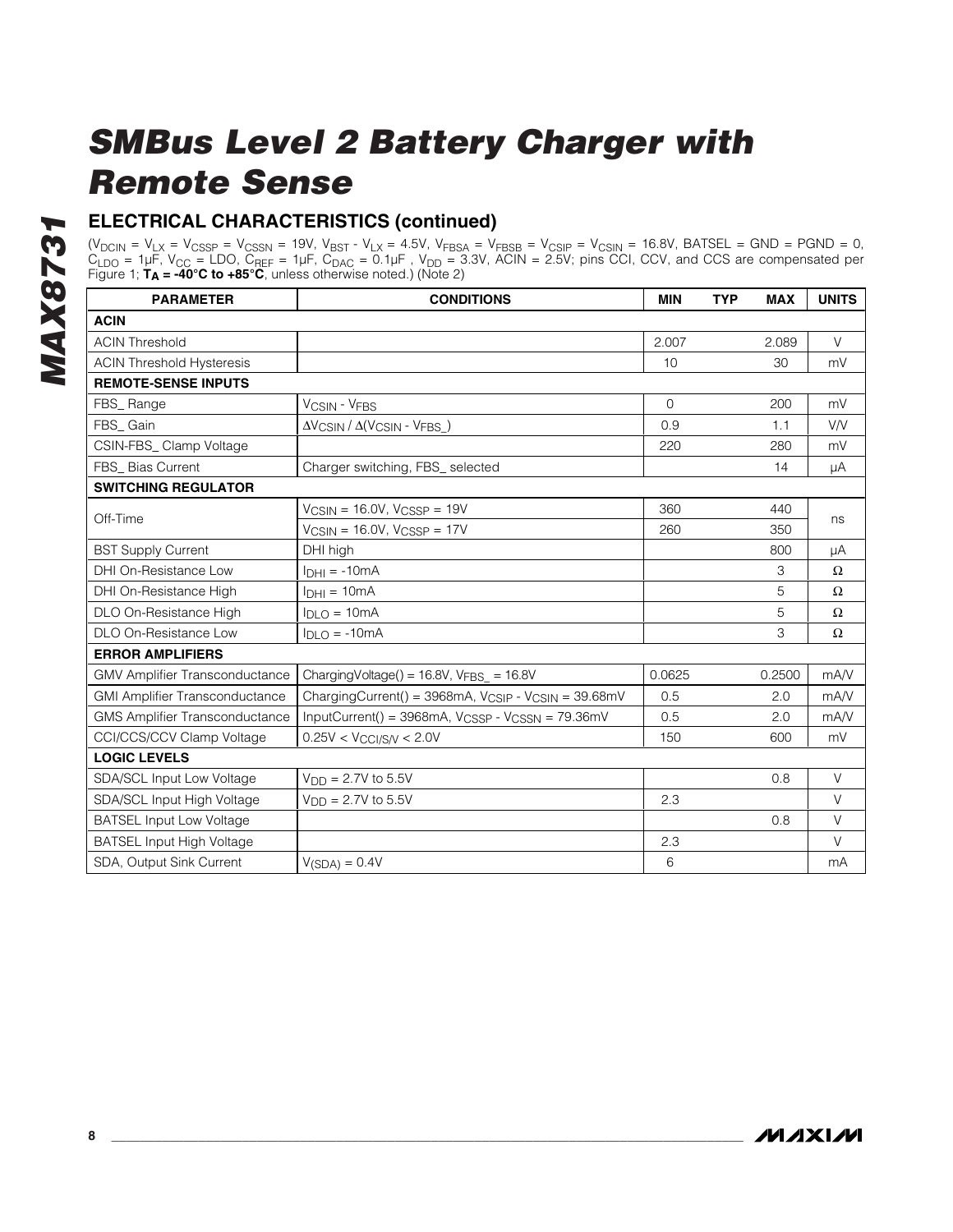### **ELECTRICAL CHARACTERISTICS (continued)**

(V<sub>DCIN</sub> = V<sub>LX</sub> = V<sub>CSSP</sub> = V<sub>CSSN</sub> = 19V, V<sub>BST</sub> - V<sub>LX</sub> = 4.5V, V<sub>FBSA</sub> = V<sub>FBSB</sub> = V<sub>CSIP</sub> = V<sub>CSIN</sub> = 16.8V, BATSEL = GND = PGND = 0,  $\rm C_{LDO}$  = 1µF, V<sub>CC</sub> = LDO, C<sub>REF</sub> = 1µF, C<sub>DAC</sub> = 0.1µF , V<sub>DD</sub> = 3.3V, ACIN = 2.5V; pins CCI, CCV, and CCS are compensated per Figure 1; **TA = -40°C to +85°C**, unless otherwise noted.) (Note 2)

|                                                                                    | SMB TIMING SPECIFICATION (VDD = 2.7V to 5.5V) (see Figures 4 and 5) |                   |                |            |            |              |
|------------------------------------------------------------------------------------|---------------------------------------------------------------------|-------------------|----------------|------------|------------|--------------|
| <b>PARAMETERS</b>                                                                  | <b>SYMBOL</b>                                                       | <b>CONDITIONS</b> | <b>MIN</b>     | <b>TYP</b> | <b>MAX</b> | <b>UNITS</b> |
| <b>SMBus Frequency</b>                                                             | fsmB                                                                |                   | 10             |            | 100        | <b>kHz</b>   |
| <b>Bus Free Time</b>                                                               | t <sub>BUF</sub>                                                    |                   | 4.7            |            |            | μs           |
| Start Condition Hold Time from<br><b>SCL</b>                                       | t <sub>HD:STA</sub>                                                 |                   | $\overline{4}$ |            |            | $\mu s$      |
| Start Condition Setup Time from<br><b>SCL</b>                                      | tsu:STA                                                             |                   | 4.7            |            |            | μs           |
| Stop Condition Setup Time from<br><b>SCL</b>                                       | tsu:sto                                                             |                   | 4              |            |            | $\mu s$      |
| SDA Hold Time from SCL                                                             | t <sub>HD:DAT</sub>                                                 |                   | 300            |            |            | ns           |
| SDA Setup Time from SCL                                                            | tsu:DAT                                                             |                   | 250            |            |            | ns           |
| <b>SCL Low Timeout</b>                                                             | <b>TIMEOUT</b>                                                      | (Note 1)          | 25             |            | 35         | ms           |
| <b>SCL Low Period</b>                                                              | <b>TLOW</b>                                                         |                   | 4.7            |            |            | $\mu s$      |
| <b>SCL High Period</b>                                                             | Тнісн                                                               |                   | 4              |            |            | μs           |
| Maximum Charging Period<br>Without a ChargeVoltage() or<br>ChargeCurrent() Command |                                                                     |                   | 140            |            | 210        | S            |

**Note 1:** Devices participating in a transfer will timeout when any clock low exceeds the 25ms minimum timeout period. Devices that have detected a timeout condition must reset the communication no later than the 35ms maximum timeout period. Both a master and a slave must adhere to the maximum value specified as it incorporates the cumulative stretch limit for both a master (10ms) and a slave (25ms).

**Note 2:** Specifications to -40°C are guaranteed by design, not production tested.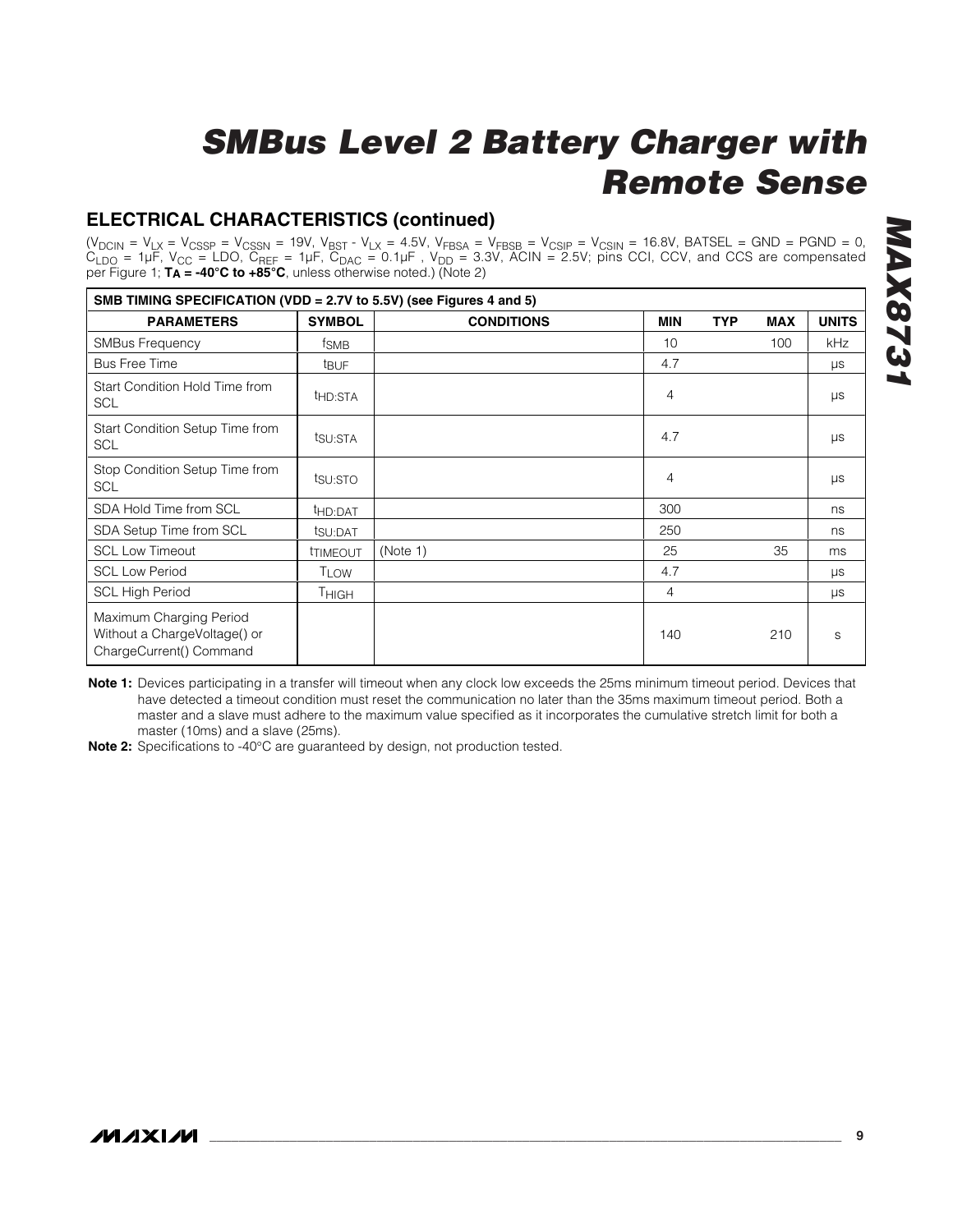(Circuit of Figure 1, adapter = 19.5V, ChargeVoltage() = 16.8V, ChargeCurrent() = 3.854A, InputCurrent() = 3.584A, T<sub>A</sub> = +25°C, unless otherwise noted.)

*Typical Operating Characteristics*



/VI/IXI/VI

**10 \_\_\_\_\_\_\_\_\_\_\_\_\_\_\_\_\_\_\_\_\_\_\_\_\_\_\_\_\_\_\_\_\_\_\_\_\_\_\_\_\_\_\_\_\_\_\_\_\_\_\_\_\_\_\_\_\_\_\_\_\_\_\_\_\_\_\_\_\_\_\_\_\_\_\_\_\_\_\_\_\_\_\_\_\_\_**

*MAX8731*

**MAX8731**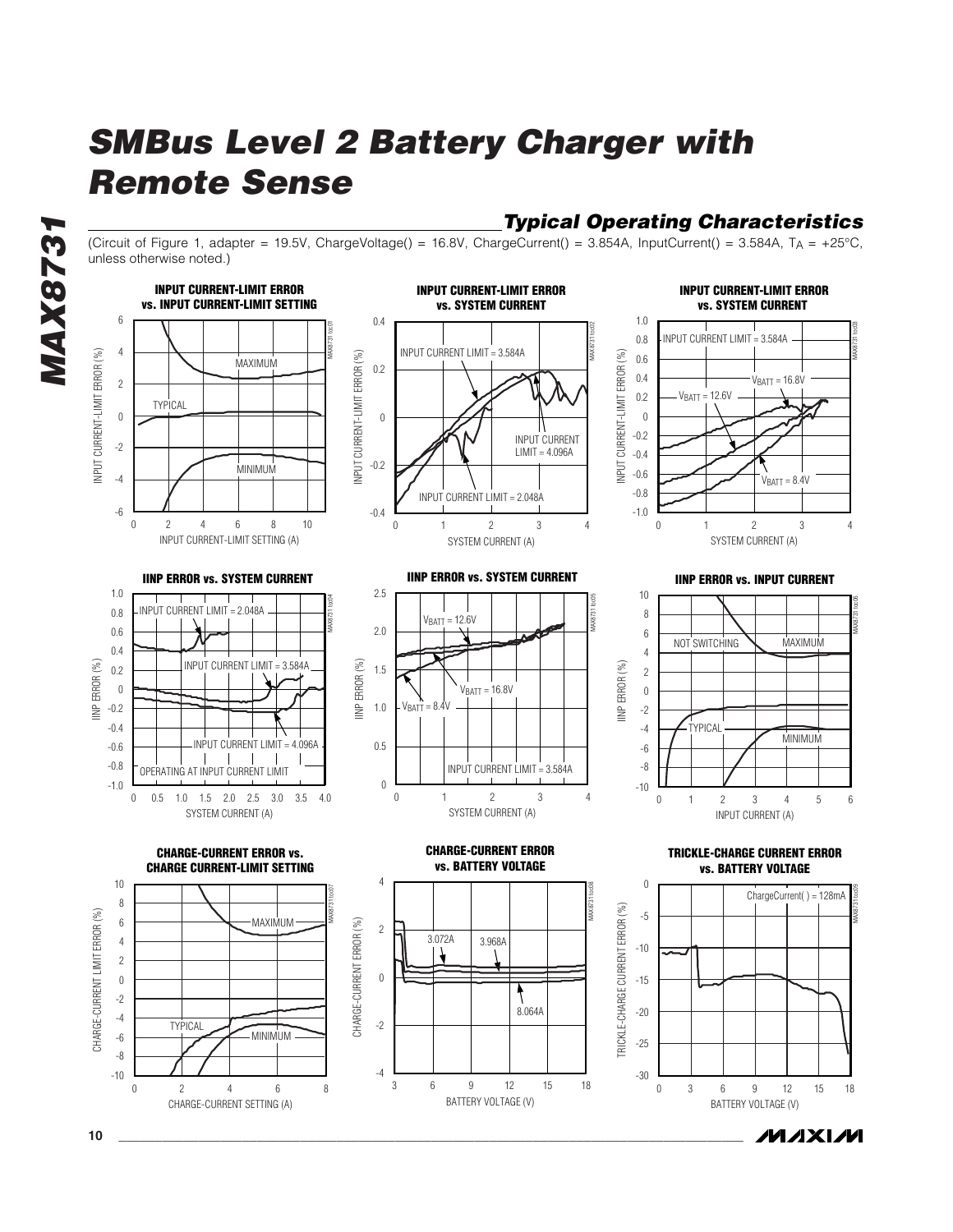### *Typical Operating Characteristics (continued)*

ILDO (mA)

(Circuit of Figure 1, adapter = 19.5V, ChargeVoltage() = 16.8V, ChargeCurrent() = 3.854A, InputCurrent() = 3.584A, TA = +25°C, unless otherwise noted.)



MAX873

*MAX8731*

CHARGE CURRENT (A)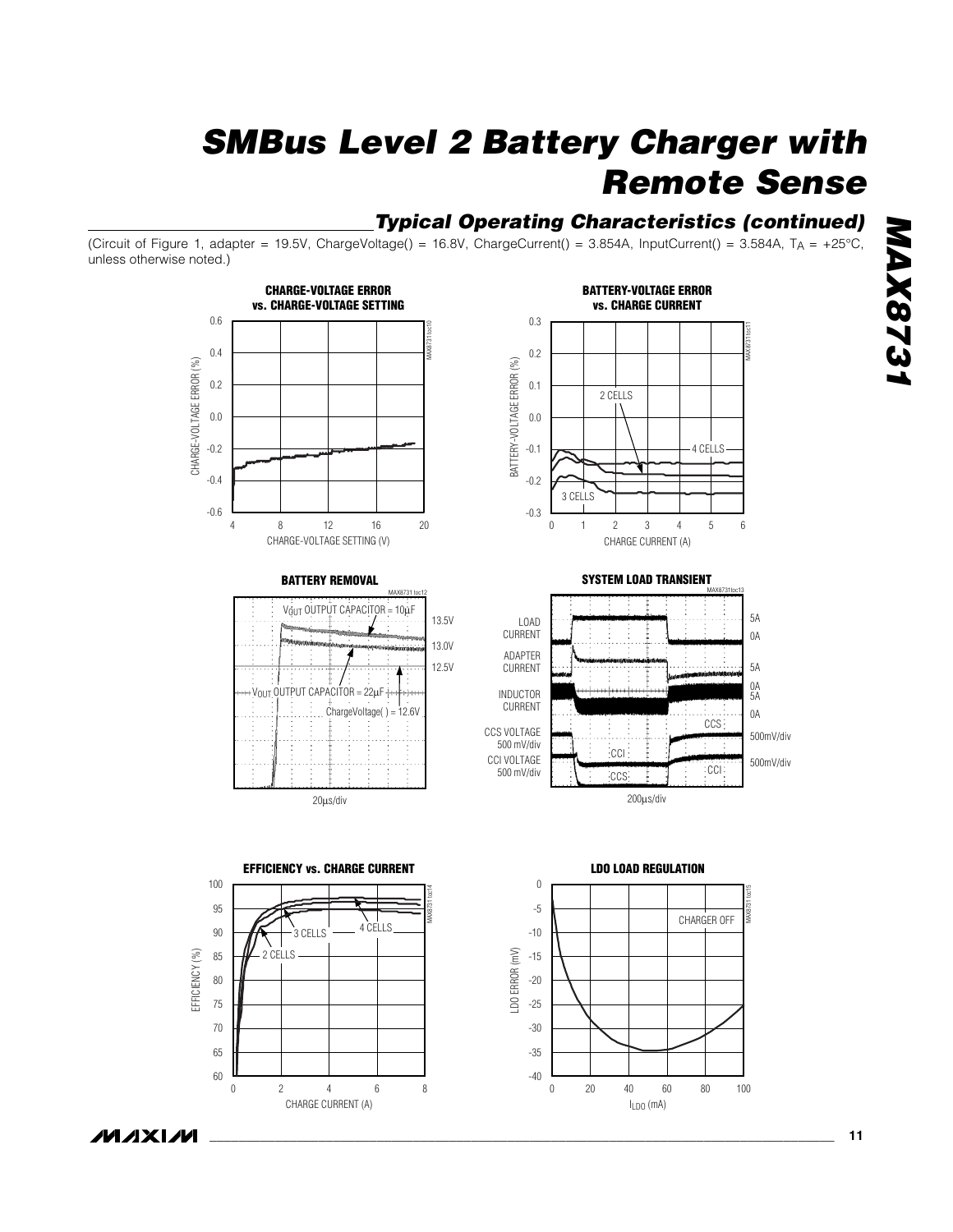### *Typical Operating Characteristics (continued)*

(Circuit of Figure 1, adapter = 19.5V, ChargeVoltage() = 16.8V, ChargeCurrent() = 3.854A, InputCurrent() = 3.584A,  $T_A = +25^{\circ}C$ , unless otherwise noted.)



**MAXIM** 

*MAX8731*

**MAX8731**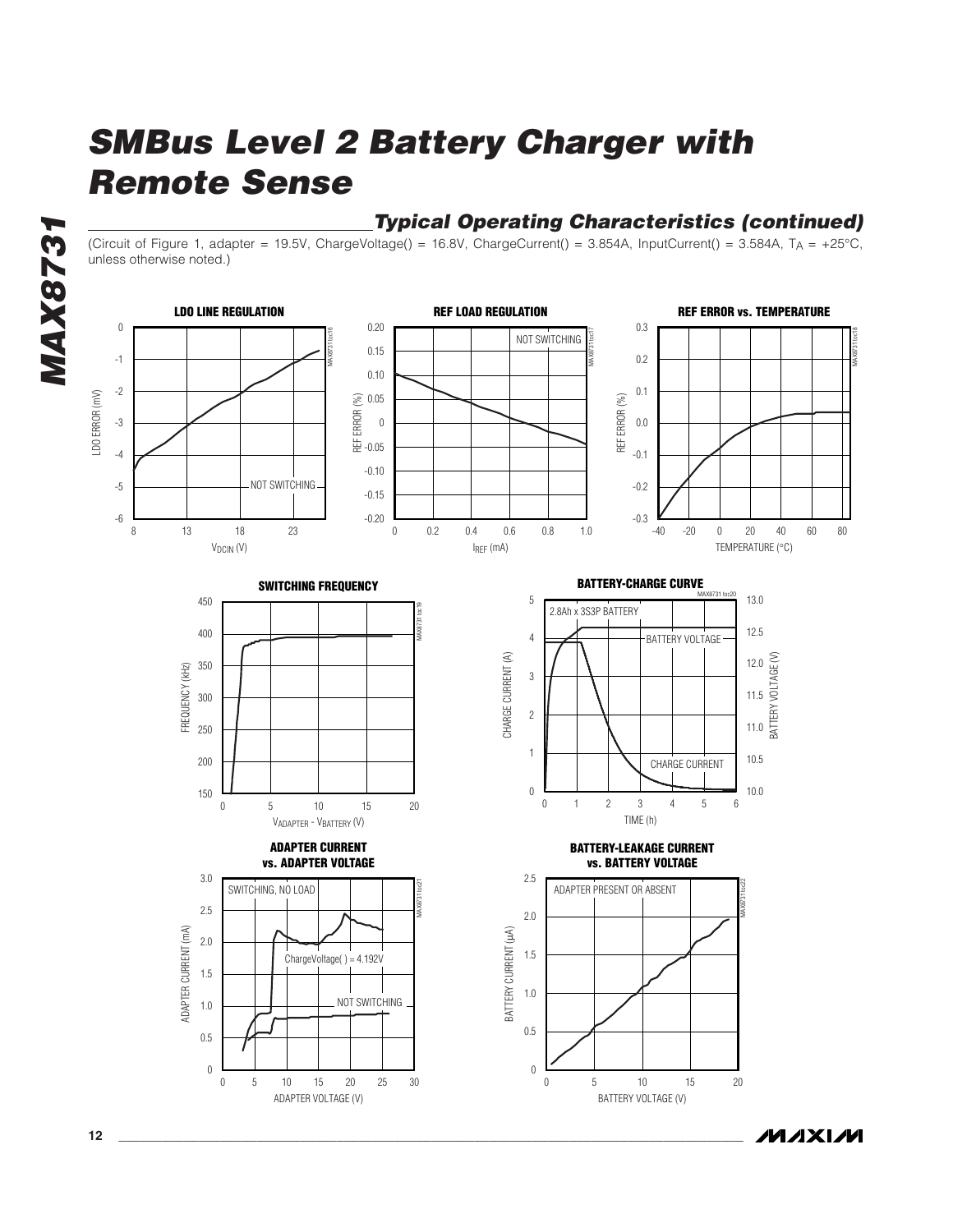*Pin Description*

| <b>PIN</b>     | <b>NAME</b>           | <b>FUNCTION</b>                                                                                                                                                                                                              |
|----------------|-----------------------|------------------------------------------------------------------------------------------------------------------------------------------------------------------------------------------------------------------------------|
| 1, 12          | <b>GND</b>            | Analog Ground. Connect directly to the paddle.                                                                                                                                                                               |
| 2              | <b>ACIN</b>           | AC Adapter Detect Input. ACIN is the input to an uncommitted comparator.                                                                                                                                                     |
| 3              | <b>REF</b>            | 4.096V Voltage Reference. Bypass REF with a 1µF capacitor to GND.                                                                                                                                                            |
| 4              | CCS                   | Input Current Regulation Loop-Compensation Point. Connect 0.01µF from CCS to GND.                                                                                                                                            |
| 5              | CCI                   | Output Current Regulation Loop-Compensation Point. Connect 0.01µF from CCI to GND.                                                                                                                                           |
| 6              | <b>CCV</b>            | Voltage Regulation Loop-Compensation Point. Connect 10k $\Omega$ in series with 0.01µF to GND.                                                                                                                               |
| $\overline{7}$ | <b>DAC</b>            | DAC Voltage Output. Bypass with 0.1µF from DAC to GND.                                                                                                                                                                       |
| 8              | <b>IINP</b>           | Input Current Monitor Output. IINP sources the current proportional to the current sensed across<br>CSSP and CSSN. The transconductance from (CSSP - CSSN) to IINP is 3mA/V.                                                 |
| 9              | <b>SDA</b>            | SMBus Data I/O. Open-drain output. Connect an external pullup resistor according to SMBus specifications.                                                                                                                    |
| 10             | <b>SCL</b>            | SMBus Clock Input. Connect an external pullup resistor according to SMBus specifications.                                                                                                                                    |
| 11             | <b>V<sub>DD</sub></b> | Logic Circuitry Supply-Voltage Input. Bypass with a 0.1µF capacitor to GND.                                                                                                                                                  |
| 13             | <b>ACOK</b>           | AC Detect Output. This open-drain output is high impedance when ACIN is greater than REF/2. The<br>ACOK output remains low when the MAX8731 is powered down. Connect a 10kQ pullup resistor from<br>V <sub>CC</sub> to ACOK. |
| 14             | <b>BATSEL</b>         | Battery Voltage Select Input. Drive BATSEL high to select battery B, or drive BATSEL low to select battery A.<br>Any change of BATSEL immediately stops charging. Charging begins again in approximately 10ms.               |
| 15             | <b>FBSA</b>           | Remote Sense Input for the Output Voltage of Battery A. Connect a $100\Omega$ resistor from FBSA to the<br>battery connector, and a 10nF capacitor from FBSA to PGND.                                                        |
| 16             | <b>FBSB</b>           | Remote Sense Input for the Output Voltage of Battery B. Connect a $100\Omega$ resistor from FBSB to the<br>battery connector, and a 10nF capacitor from FBSB to PGND.                                                        |
| 17             | <b>CSIN</b>           | Charge Current-Sense Negative Input                                                                                                                                                                                          |
| 18             | <b>CSIP</b>           | Charge Current-Sense Positive Input. Connect a 10mΩ current-sense resistor between CSIP and CSIN.                                                                                                                            |
| 19             | <b>PGND</b>           | Power Ground                                                                                                                                                                                                                 |
| 20             | <b>DLO</b>            | Low-Side Power MOSFET Driver Output. Connect to low-side n-channel MOSFET. DLO drives<br>between LDO and PGND.                                                                                                               |
| 21             | <b>LDO</b>            | Linear-Regulator Output. LDO is the output of the 5.4V linear regulator supplied from DCIN. LDO also<br>directly supplies the DLO driver and the BST charge pump. Bypass with a 1µF ceramic capacitor<br>from LDO to PGND.   |
| 22             | <b>DCIN</b>           | Charger Bias Supply Input. Bypass DCIN with a 0.1µF capacitor to PGND.                                                                                                                                                       |
| 23             | <b>LX</b>             | High-Side Power MOSFET Driver Source Connection. Connect to the source of the high-side n-channel<br>MOSFET.                                                                                                                 |
| 24             | DHI                   | High-Side Power MOSFET Driver Output. Connect to the high-side n-channel MOSFET gate.                                                                                                                                        |
| 25             | <b>BST</b>            | High-Side Power MOSFET Driver Power-Supply Connection. Connect a 0.1µF capacitor from BST to LX.                                                                                                                             |
| 26             | <b>V<sub>CC</sub></b> | Device Power-Supply Input. Connect to LDO through an RC filter as shown in Figure 1.                                                                                                                                         |
| 27             | <b>CSSN</b>           | Input Current-Sense Negative Input                                                                                                                                                                                           |
| 28             | <b>CSSP</b>           | Input Current-Sense Positive Input. Connect a 10mΩ current-sense resistor between CSSP and CSSN.                                                                                                                             |
| 29             | <b>BP</b>             | Backside Paddle. Connect the backside paddle to analog ground.                                                                                                                                                               |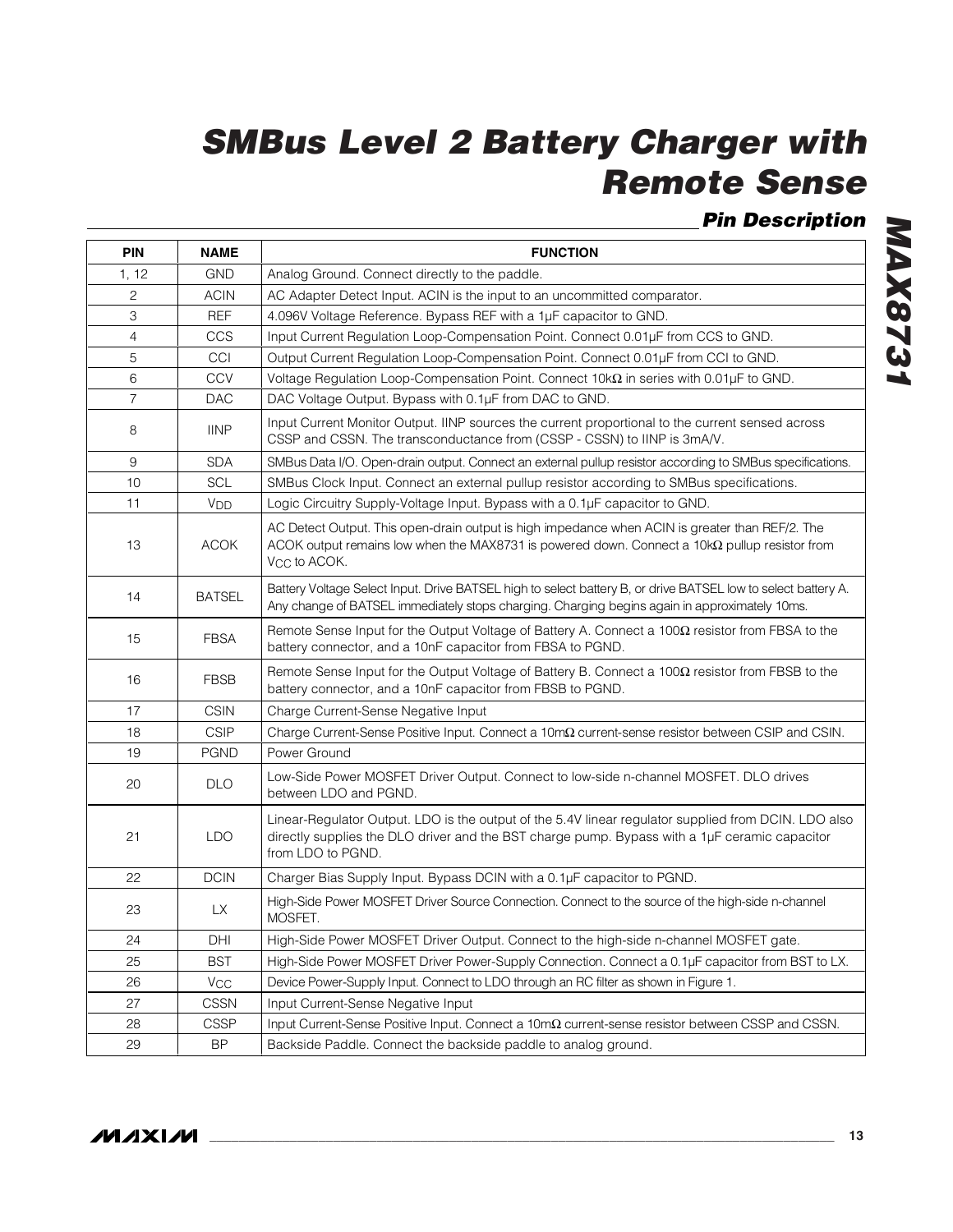**MAX8731** *MAX8731*



*Figure 1. Typical Dual-Battery Application Circuit*

### *Detailed Description*

The typical operating circuit is shown in Figure 1. The MAX8731 includes all the functions necessary to charge Li+, NiMH, and NiCd smart batteries. A highefficiency, synchronous-rectified, step-down DC-DC converter is used to implement a precision constantcurrent, constant-voltage charger. The DC-DC converter drives a high-side n-channel MOSFET and provides synchronous rectification with a low-side n-channel MOSFET. The charge current and input current-sense

amplifiers have low input-offset error  $(\pm 64\mu V \text{ typ})$ , allowing the use of small-valued sense resistors.

The MAX8731 features a voltage-regulation loop (CCV) and two current-regulation loops (CCI and CCS). The loops operate independently of each other. The CCV voltage-regulation loop monitors either FBSA or FBSB to ensure that its voltage never exceeds the voltage set by the ChargeVoltage() command. The CCI battery current-regulation loop monitors current delivered to the selected battery to ensure that it never exceeds the current limit set by the ChargeCurrent() command. The

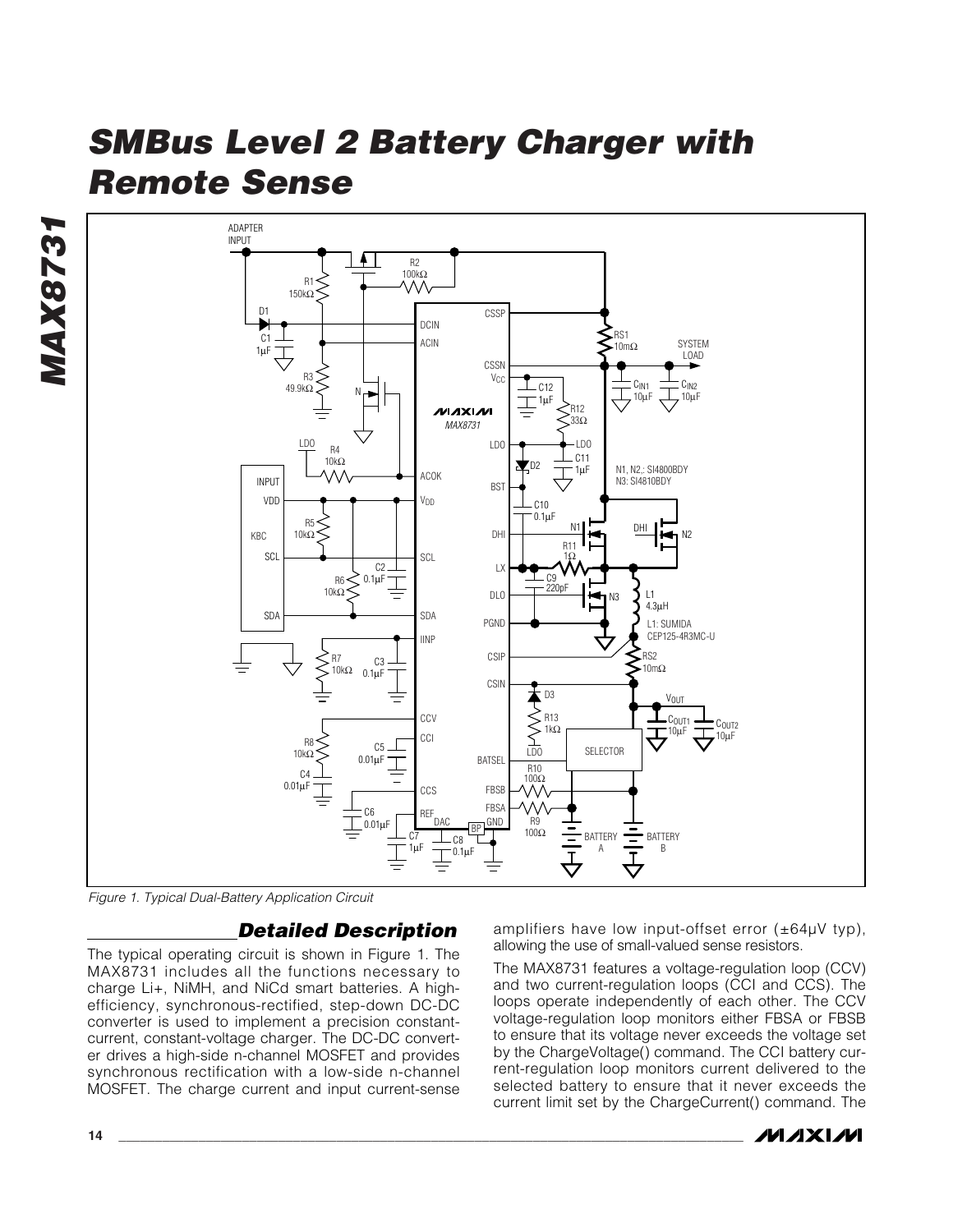charge current-regulation loop is in control as long as the selected battery voltage is below the charge voltage set point. When the selected battery voltage reaches its set point, the voltage-regulation loop takes control and maintains the battery voltage at the set point. A third loop (CCS) takes control and reduces the charge current when the adapter current exceeds the input current limit set by the InputCurrent() command.

A functional diagram is shown in Figure 2.



*Figure 2. Functional Diagram*

**MAXIM** 

*MAX8731*

**ASZSXAM** 

**\_\_\_\_\_\_\_\_\_\_\_\_\_\_\_\_\_\_\_\_\_\_\_\_\_\_\_\_\_\_\_\_\_\_\_\_\_\_\_\_\_\_\_\_\_\_\_\_\_\_\_\_\_\_\_\_\_\_\_\_\_\_\_\_\_\_\_\_\_\_\_\_\_\_\_\_\_\_\_\_\_\_\_\_\_\_ 15**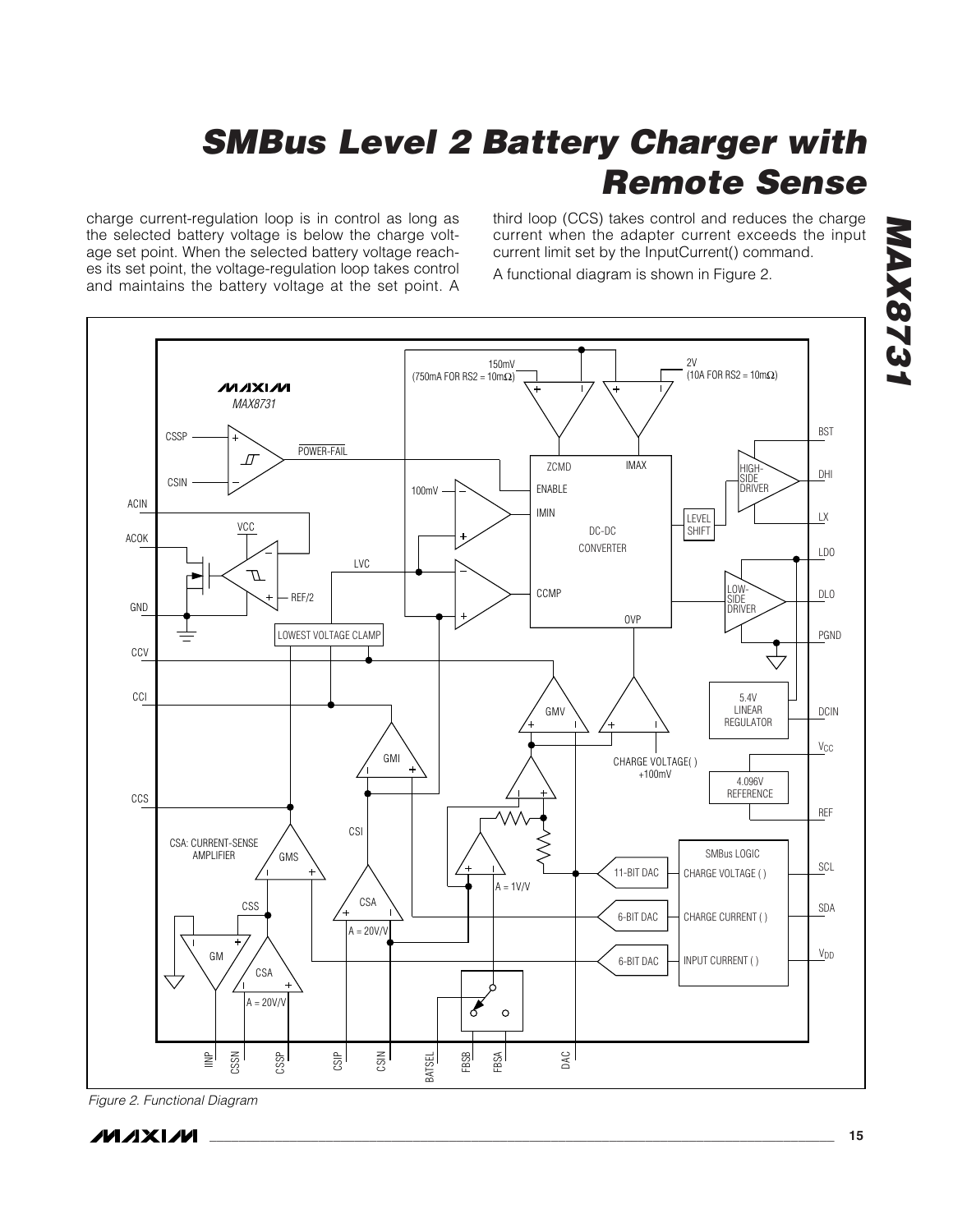#### *Setting Charge Voltage*

To set the output voltage, use the SMBus to write a 16 bit ChargeVoltage() command using the data format listed in Table 1. The ChargeVoltage() command uses the Write-Word protocol (see Figure 3). The command code for ChargeVoltage() is 0x15 (0b00010101). The MAX8731 provides a 1.024V to 19.200V charge voltage

range, with 16mV resolution. Set ChargeVoltage() below 1.024V to terminate charging. Upon reset, the ChargeVoltage() and ChargeCurrent() values are cleared and the charger remains off until both the ChargeVoltage() and the ChargeCurrent() command are sent. Both DHI and DLO remain low until the charger is restarted.

### **Table 1. ChargeVoltage () (0x15)**

| <b>BIT</b>     | <b>BIT NAME</b>         | <b>DESCRIPTION</b>                                                                                              |
|----------------|-------------------------|-----------------------------------------------------------------------------------------------------------------|
| $\mathbf 0$    |                         | Not used. Normally a 1mV weight.                                                                                |
| $\mathbf{1}$   |                         | Not used. Normally a 2mV weight.                                                                                |
| $\mathbf{2}$   |                         | Not used. Normally a 4mV weight.                                                                                |
| 3              |                         | Not used. Normally a 8mV weight.                                                                                |
| $\overline{4}$ | Charge voltage, DACV 0  | 0 = Adds 0mV of charger voltage compliance, 1024mV min.<br>1 = Adds 16mV of charger voltage compliance.         |
| 5              | Charge voltage, DACV 1  | 0 = Adds 0mV of charger voltage compliance, 1024mV min.<br>1 = Adds 32mV of charger voltage compliance.         |
| 6              | Charge voltage, DACV 2  | 0 = Adds 0mV of charger voltage compliance, 1024mV min.<br>1 = Adds 64mV of charger voltage compliance.         |
| $\overline{7}$ | Charge voltage, DACV 3  | 0 = Adds 0mV of charger voltage compliance, 1024mV min.<br>1 = Adds 128mV of charger voltage compliance.        |
| 8              | Charge voltage, DACV 4  | 0 = Adds 0mV of charger voltage compliance, 1024mV min.<br>1 = Adds 256mV of charger voltage compliance.        |
| 9              | Charge voltage, DACV 5  | 0 = Adds 0mV of charger voltage compliance, 1024mV min.<br>1 = Adds 512mV of charger voltage compliance.        |
| 10             | Charge voltage, DACV 6  | 0 = Adds 0mA of charger voltage compliance.<br>1 = Adds 1024mV of charger voltage compliance.                   |
| 11             | Charge voltage, DACV 7  | $0 =$ Adds 0mV of charger voltage compliance.<br>1 = Adds 2048mV of charger voltage compliance.                 |
| 12             | Charge voltage, DACV 8  | 0 = Adds 0mV of charger voltage compliance.<br>1 = Adds 4096mV of charger voltage compliance.                   |
| 13             | Charge voltage, DACV 9  | $0 =$ Adds 0mV of charger voltage compliance.<br>1 = Adds 8192mV of charger voltage compliance.                 |
| 14             | Charge voltage, DACV 10 | $0 =$ Adds 0mV of charger voltage compliance.<br>1 = Adds 16,384mV of charger voltage compliance, 19,200mV max. |
| 15             |                         | Not used. Normally a 32,768mV weight.                                                                           |

**MAXM**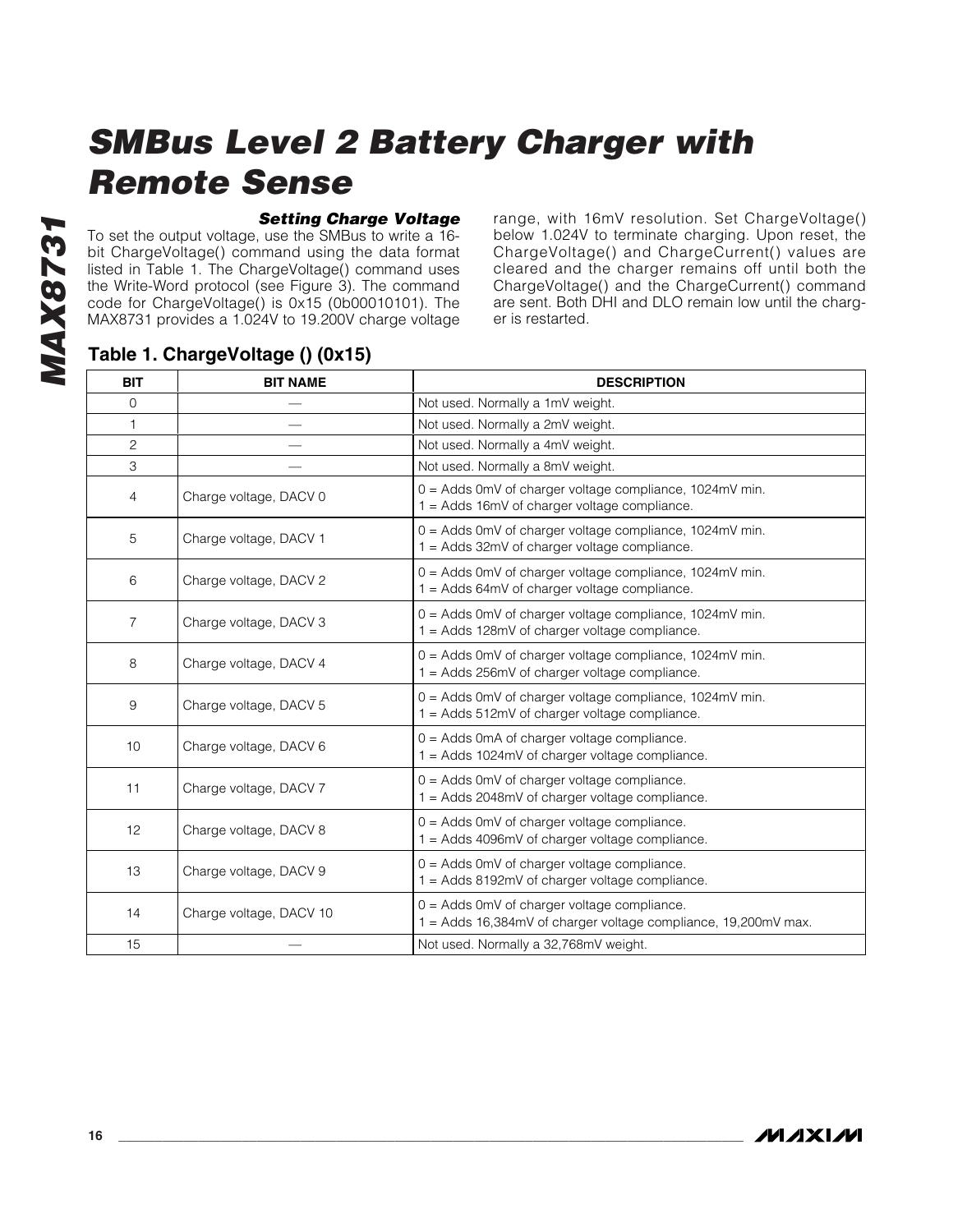#### *Setting Charge Current*

To set the charge current, use the SMBus to write a 16 bit ChargeCurrent() command using the data format listed in Table 2. The ChargeCurrent() command uses the Write-Word protocol (see Figure 3). The command code for ChargeCurrent() is 0x14 (0b00010100). When RS2 =10m $\Omega$ , the MAX8731 provides a charge current range of 128mA to 8.064A, with 128mA resolution. Set ChargeCurrent() to 0 to terminate charging. Upon reset, the ChargeVoltage() and ChargeCurrent() values are cleared and the charger remains off until both the ChargeVoltage() and the ChargeCurrent() commands are sent. Both DHI and DLO remain low until the charger is restarted.

The MAX8731 includes a foldback current limit when the battery voltage is low. If the battery voltage is less than 2.5V, the charge current is temporarily set to 128mA. The ChargeCurrent() register is preserved and becomes active again when the battery voltage is higher than 2.5V. This function effectively provides a foldback current limit, which protects the charger during short circuit and overload.

#### *Setting Input Current Limit*

System current normally fluctuates as portions of the system are powered up or put to sleep. By using the input-current-limit circuit, the output-current requirement of the AC wall adapter can be lowered, reducing system cost.

The total input current, from a wall cube or other DC source, is the sum of the system supply current and the current required by the charger. When the input current exceeds the set input current limit, the MAX8731 decreases the charge current to provide priority to system load current. As the system supply rises, the available charge current drops linearly to zero. Thereafter, the total input current can increase without limit.

The internal amplifier compares the differential voltage between CSSP and CSSN to a scaled voltage set by the InputCurrent() command (see Table 3). The total input current is the sum of the device supply current, the charger input current, and the system load current. The total input current can be estimated as follows:

| <b>BIT</b>     | <b>BIT NAME</b>        | <b>DESCRIPTION</b>                                                                                          |
|----------------|------------------------|-------------------------------------------------------------------------------------------------------------|
| 0              |                        | Not used. Normally a 1mA weight.                                                                            |
| 1              |                        | Not used. Normally a 2mA weight.                                                                            |
| $\overline{c}$ |                        | Not used. Normally a 4mA weight.                                                                            |
| 3              |                        | Not used. Normally an 8mA weight.                                                                           |
| 4              |                        | Not used. Normally a 16mA weight.                                                                           |
| 5              |                        | Not used. Normally a 32mA weight.                                                                           |
| 6              |                        | Not used. Normally a 64mA weight.                                                                           |
| 7              | Charge Current, DACI 0 | 0 = Adds 0mA of charger current compliance.<br>1 = Adds 128mA of charger current compliance.                |
| 8              | Charge Current, DACI 1 | $0 =$ Adds 0mA of charger current compliance.<br>1 = Adds 256mA of charger current compliance.              |
| 9              | Charge Current, DACI 2 | 0 = Adds 0mA of charger current compliance.<br>1 = Adds 512mA of charger current compliance.                |
| 10             | Charge Current, DACI 3 | 0 = Adds 0mA of charger current compliance.<br>1 = Adds 1024mA of charger current compliance.               |
| 11             | Charge Current, DACI 4 | $0 =$ Adds 0mA of charger current compliance.<br>1 = Adds 2048mA of charger current compliance.             |
| 12             | Charge Current, DACI 5 | $0 =$ Adds 0mA of charger current compliance.<br>1 = Adds 4096mA of charger current compliance, 8064mA max. |
| 13             |                        | Not used. Normally a 8192mA weight.                                                                         |
| 14             |                        | Not used. Normally a 16,386mA weight.                                                                       |
| 15             |                        | Not used. Normally a 32,772mA weight.                                                                       |

### **Table 2. ChargeCurrent() (0x14) (10m**Ω **Sense Resistor, RS2)**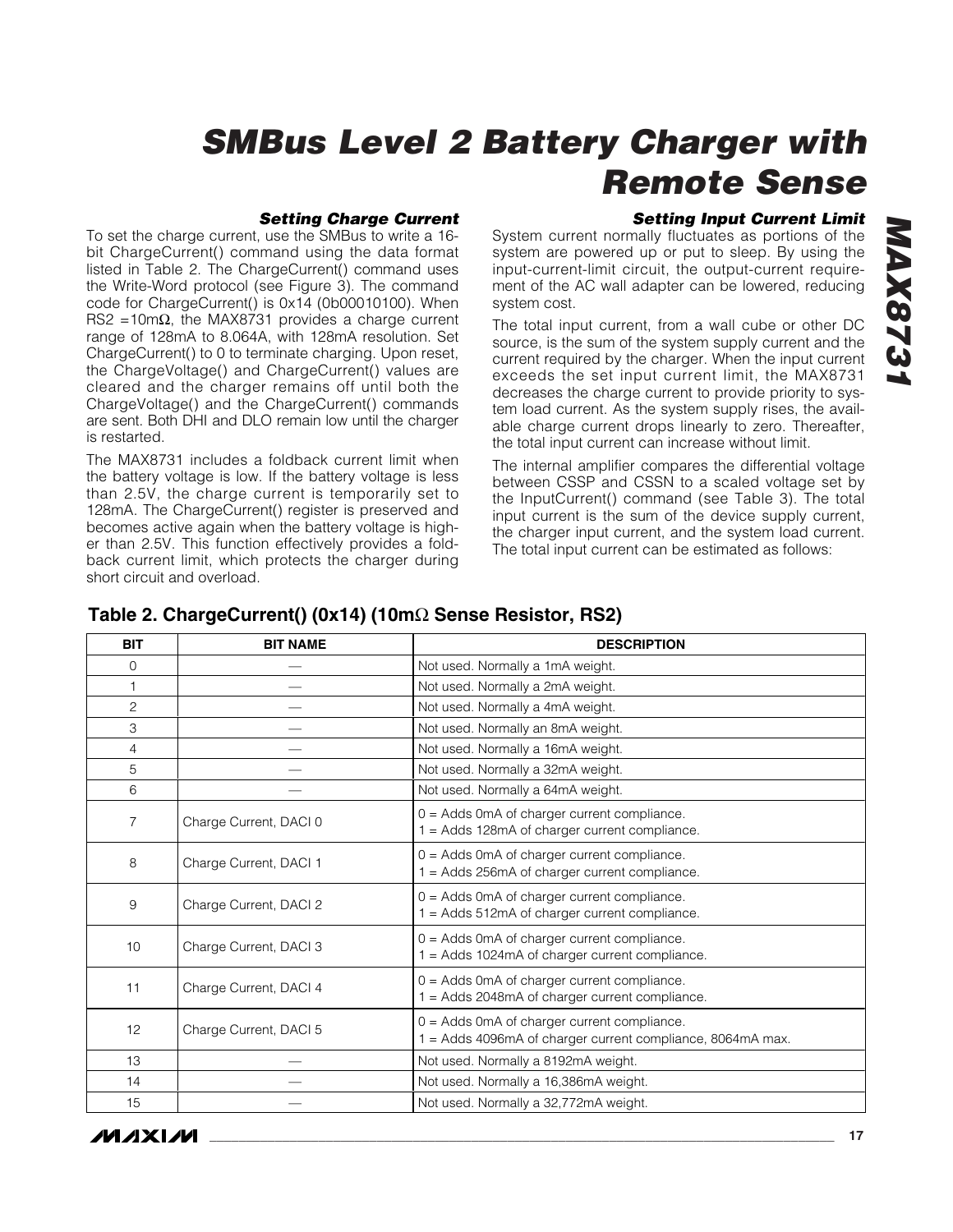#### *Remote Sense*

 $I_{\text{INPUT}} = I_{\text{LOAD}} + \frac{(I_{\text{CHARGE}} \times V_{\text{I}})}{(V_{\text{II}})}$  $N$ input =  $L$ oad +  $\frac{C_{N}N}{C_{N}N}$ =  $I_{LOAD}$  +  $\frac{I_{ICHARGE} \times V_{BATIENT}}{(V_{IN} \times \eta)}$  + Ibias  $(V_{\mathsf{IN}}\!\times\!\mathfrak{n})$  $\mathsf{L}$ ⎣  $\mathsf{I}$ ⎢ ⎤ ⎦  $\overline{\phantom{a}}$  $\overline{\phantom{a}}$  $\frac{1}{n}$  +

where η is the efficiency of the DC-DC converter (typically 85% to 95%).

To set the input current limit, use the SMBus to write a 16-bit InputCurrent() command using the data format listed in Table 3. The InputCurrent() command uses the Write-Word protocol (see Figure 3). The command code for InputCurrent() is 0x3F (0b00111111). When RS1 = 10m $\Omega$ , the MAX8731 provides an input-currentlimit range of 256mA to 11.004A, with 256mA resolution. InputCurrent() settings from 1mA to 256mA result in a current limit of 256mA. Upon reset the input current limit is 256mA.

*Charger Timeout*

The MAX8731 includes a timer to terminate charging if the charger does not receive a ChargeVoltage() or ChargeCurrent() command within 175s. If a timeout occurs, both ChargeVoltage() and ChargeCurrent() commands must be resent to reenable charging.

#### The MAX8731 features dual remote sense, which allows the rejection of board resistance and selector resistance when used in either single- or dual-battery systems. To fully utilize remote sensing, connect FBS\_ directly to the battery interface through an unshared battery sense trace in series with a 100Ω resistor, and 10nF capacitor (see Figure 1). In single-battery systems, connect BATSEL directly to GND and use only FBSA.

Remote sensing cancels the effect of impedance in series with the battery. This impedance normally causes the battery charger to prematurely enter constantvoltage mode with reducing charge current. The result is that the last 20% of charging takes longer than necessary. When in constant-voltage mode, the remaining charge time is proportional to the total resistance in series with the battery. Remote sensing reduces charge time according to the following equation:

$$
t_{CVRS} = t_{CVO} \times \frac{R_{Pack}}{R_{Pack} + R_{Board}}
$$

| <b>BIT</b>     | <b>BIT NAME</b>       | <b>DESCRIPTION</b>                                                                                        |
|----------------|-----------------------|-----------------------------------------------------------------------------------------------------------|
| 0              |                       | Not used. Normally a 2mA weight.                                                                          |
| 1              |                       | Not used. Normally a 4mA weight.                                                                          |
| 2              |                       | Not used. Normally an 8mA weight.                                                                         |
| 3              |                       | Not used. Normally a 16mA weight.                                                                         |
| $\overline{4}$ |                       | Not used. Normally a 32mA weight.                                                                         |
| 5              |                       | Not used. Normally a 64mA weight.                                                                         |
| 6              |                       | Not used. Normally a 128mA weight.                                                                        |
| 7              | Input Current, DACS 0 | $0 =$ Adds 0mA of input current compliance.<br>1 = Adds 256mA of input current compliance.                |
| 8              | Input Current, DACS 1 | $0 =$ Adds 0mA of input current compliance.<br>1 = Adds 512mA of input current compliance.                |
| 9              | Input Current, DACS 2 | 0 = Adds 0mA of input current compliance.<br>1 = Adds 1024mA of input current compliance.                 |
| 10             | Input Current, DACS 3 | $0 =$ Adds 0mA of input current compliance.<br>1 = Adds 2048mA of input current compliance.               |
| 11             | Input Current, DACS 4 | $0 =$ Adds 0mA of input current compliance.<br>1 = Adds 4096mA of input current compliance.               |
| 12             | Input Current, DACS 5 | $0 =$ Adds 0mA of input current compliance.<br>1 = Adds 8192mA of input current compliance, 11,004mA max. |
| 13             |                       | Not used. Normally a 16,384mA weight.                                                                     |
| 14             |                       | Not used. Normally a 32,768mA weight.                                                                     |
| 15             |                       | Not used. Normally a 65,536mA weight.                                                                     |

### **Table 3. InputCurrent() (0x3F) (10m**Ω **Sense Resistor, RS1)**

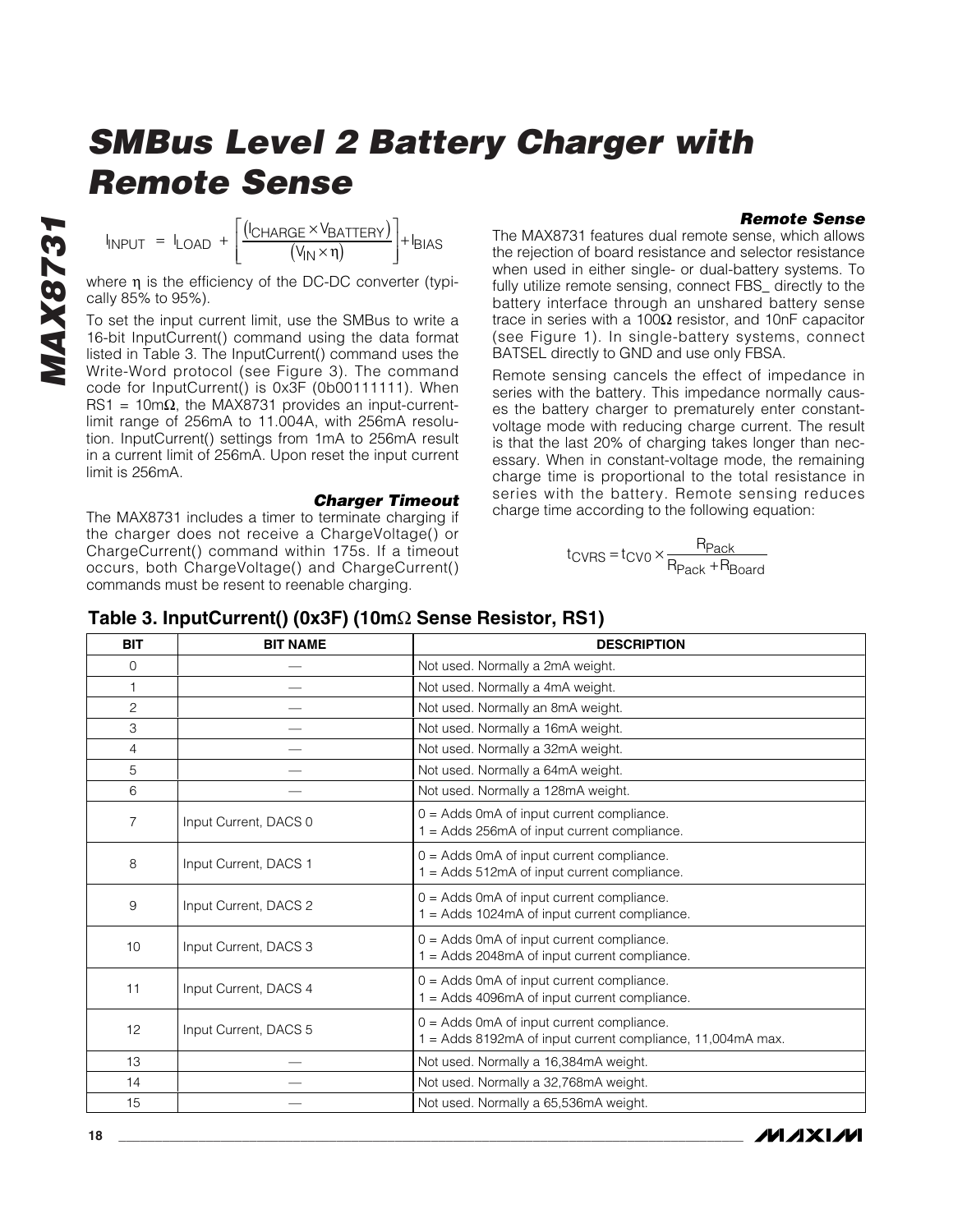#### *VDD Supply*

where R<sub>Pack</sub> is the total resistance in the battery pack, RBoard is the board resistance in series with the battery charge path, tcvo is the constant-voltage charge time without remote sense, and tCVRS is the constant-voltage charge time with remote sense.

The MAX8731 includes a safety feature, which limits the charge voltage when FBS\_ or the selector is disconnected. The MAX8731 guarantees that CSIN does not regulate more than 200mV above the selected charging voltage. This also limits the extent to which remote sense can cancel charge-path impedance.

#### *Input Current Measurement*

Use IINP to monitor the system-input current sensed across CSSP and CSSN. The voltage at IINP is proportional to the input current by the equation:

 $V_{\text{IINP}} = I_{\text{INPUT}} \times \text{RS1} \times G_{\text{IINP}} \times \text{R8}$ 

where IINPUT is the DC current supplied by the AC adapter, GIINP is the transconductance of IINP (3mA/V typ), and R8 is the resistor connected between IINP and ground. Typically, IINP has a 0 to 3.5V output voltage range. Leave IINP open if not used.

#### *LDO Regulator*

An integrated low-dropout (LDO) linear regulator provides a 5.4V supply derived from DCIN, and delivers over 30mA of load current. The LDO powers the gate drivers of the n-channel MOSFETs. See the *MOSFET Drivers* section. LDO has a minimum current limit of 35mA. This allows the MAX8731 to work with 87nC of total gate charge (both high-side and low-side MOSFETs). Bypass LDO to PGND with a 1µF or greater ceramic capacitor.

#### *AC Adapter Detection*

The MAX8731 includes a hysteretic comparator that detects the presence of an AC power adapter. When ACIN is greater than 2.048V, the open-drain ACOK output becomes high impedance. Connect  $10kΩ$  pullup resistance between LDO and ACOK. Use a resistive voltage-divider from the adapter's output to the ACIN pin to set the appropriate detection threshold. Select the resistive voltage-divider not to exceed the 6V absolute maximum rating of ACIN.

The V<sub>DD</sub> input provides power to the SMBus interface. Connect V<sub>DD</sub> to LDO, or apply an external supply to V<sub>DD</sub> to keep the SMBus interface active while the supply to DCIN is removed. When V<sub>DD</sub> is biased the internal registers are maintained. Bypass  $V_{DD}$  to GND with a 0.1µF or greater ceramic capacitor.

#### *Operating Conditions*

The MAX8731 has the following operating states:

**• Adapter Present:** When DCIN is greater than 7.5V, the adapter is considered to be present. In this condition, both the LDO and REF function properly and battery charging is allowed:

**a) Charging:** The total MAX8731 quiescent current when charging is 1mA (max) plus the current required to drive the MOSFETs.

**b) Not Charging:** To disable charging, set either ChargeCurrent() or ChargeVoltage() to zero. When the adapter is present and charging is disabled, the total adapter quiescent current is less than 1mA and the total battery quiescent current is less than 5µA.

- **Adapter Absent (Power Fail):** When VCSSP is less than  $V_{CSIN}$  + 10mV, the MAX8731 is in the power-fail state, since the DC-DC converter is in dropout. The charger does not attempt to charge in the power-fail state. Typically, this occurs when the adapter is absent. When the adapter is absent, the total MAX8731 quiescent battery current is less than 1µA (max).
- VDD Undervoltage (POR): When V<sub>DD</sub> is less than 2.5V, the V<sub>DD</sub> supply is in an undervoltage state and the internal registers are in their POR state. The SMBus interface does not respond to commands. When V<sub>DD</sub> rises above 2.5V, the MAX8731 is in a power-on reset state. Charging does not occur until the ChargeVoltage() and ChargeCurrent() commands are sent. When V<sub>DD</sub> is greater than 2.5V, SMBus registers are preserved.

The MAX8731 allows charging under the following conditions:

- 1) DCIN > 7.5V, LDO > 4V, REF > 3.1V
- 2) VCSSP > VCSIN + 210mV (15mV falling threshold)
- 3)  $V_{DD} > 2.5V$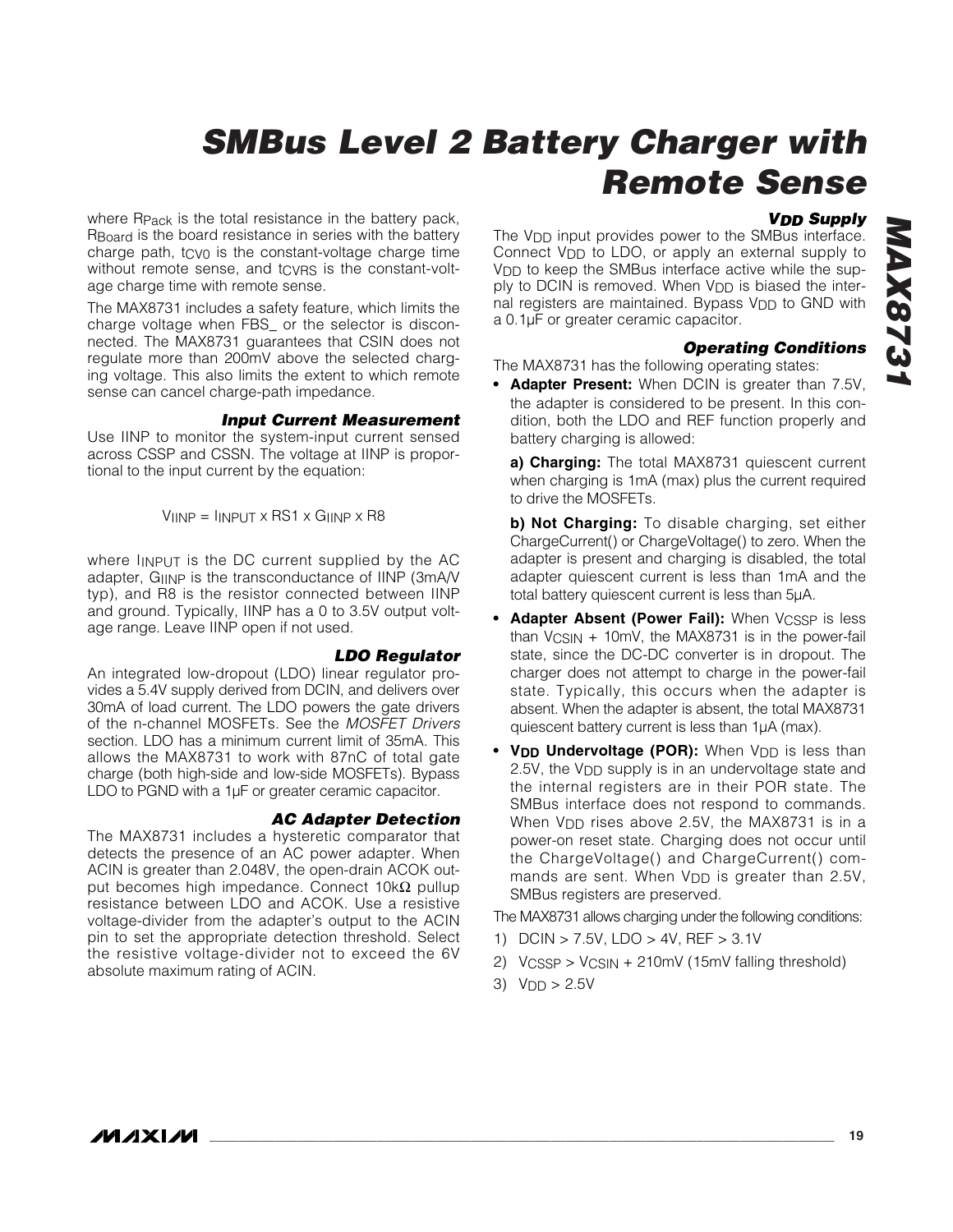#### *SMBus Interface*

The MAX8731 receives control inputs from the SMBus interface. The MAX8731 uses a simplified subset of the commands documented in System Management Bus Specification V1.1, which can be downloaded from www.smbus.org. The MAX8731 uses the SMBus Read-Word and Write-Word protocols (Figure 3) to communicate with the smart battery. The MAX8731 performs only as an SMBus slave device with address 0b0001001\_ (0x12) and does not initiate communication on the bus. In addition, the MAX8731 has two identification (ID) registers (0xFE): a 16-bit device ID register and a 16-bit manufacturer ID register (0xFF).

The data (SDA) and clock (SCL) pins have Schmitt-trigger inputs that can accommodate slow edges. Choose pullup resistors (10kΩ) for SDA and SCL to achieve rise times according to the SMBus specifications.

Communication starts when the master signals a START condition, which is a high-to-low transition on SDA, while SCL is high. When the master has finished communicating, the master issues a STOP condition, which is a low-to-high transition on SDA, while SCL is high. The bus is then free for another transmission. Figures 4 and 5 show the timing diagram for signals on the SMBus interface. The address byte, command byte, and data bytes are transmitted between the START and STOP conditions. The SDA state changes only while SCL is low, except for the START and STOP conditions. Data is transmitted in 8-bit bytes and is sampled on the rising edge of SCL. Nine clock cycles are required to transfer each byte in or out of the MAX8731 because either the master or the slave acknowledges the receipt of the correct byte during the ninth clock cycle. The MAX8731 supports the charger commands as described in Table 4.



*Figure 3. SMBus Write-Word and Read-Word Protocols*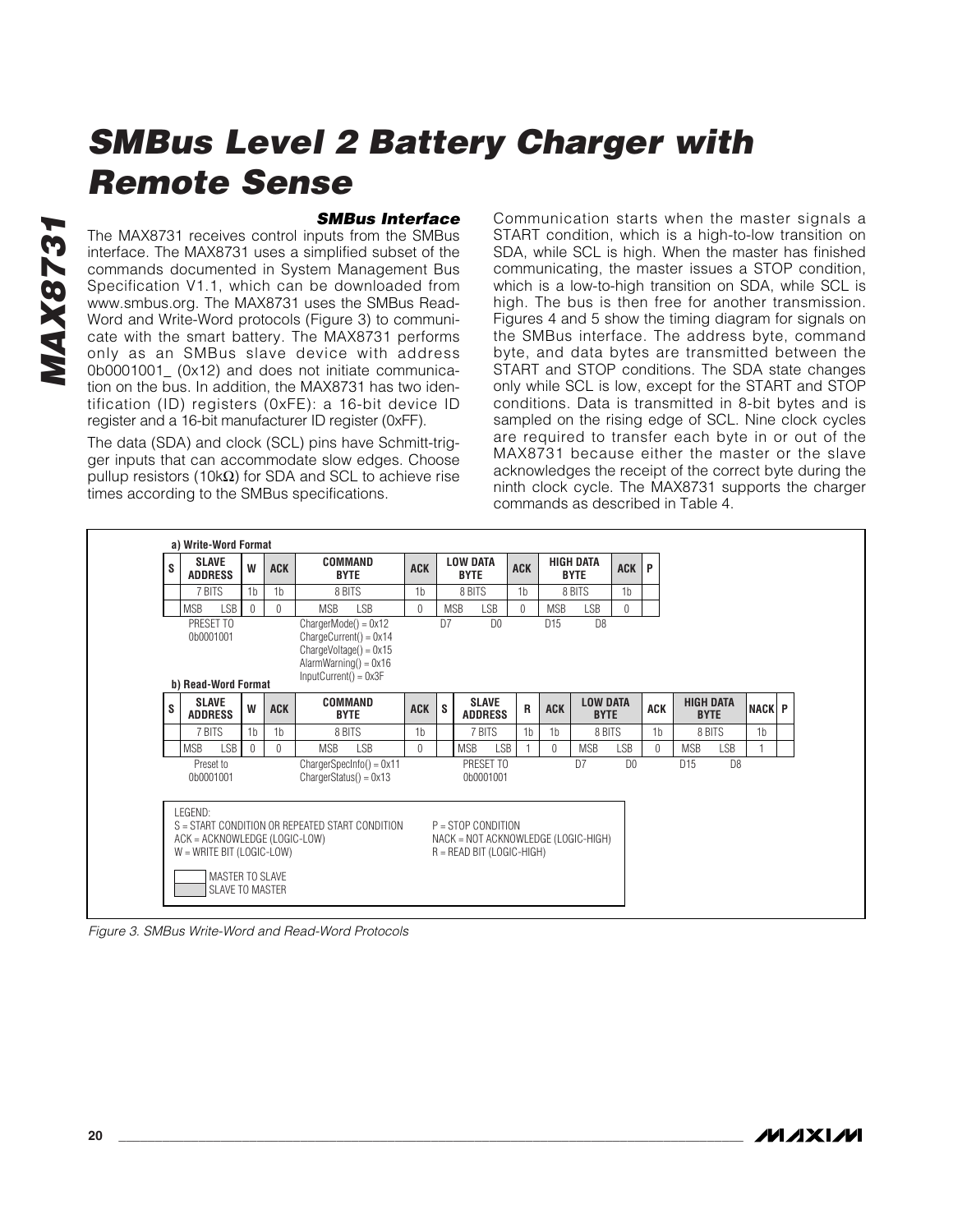

*Figure 4. SMBus Write Timing*



*Figure 5. SMBus Read Timing*

*MAX8731*

**MAX8731**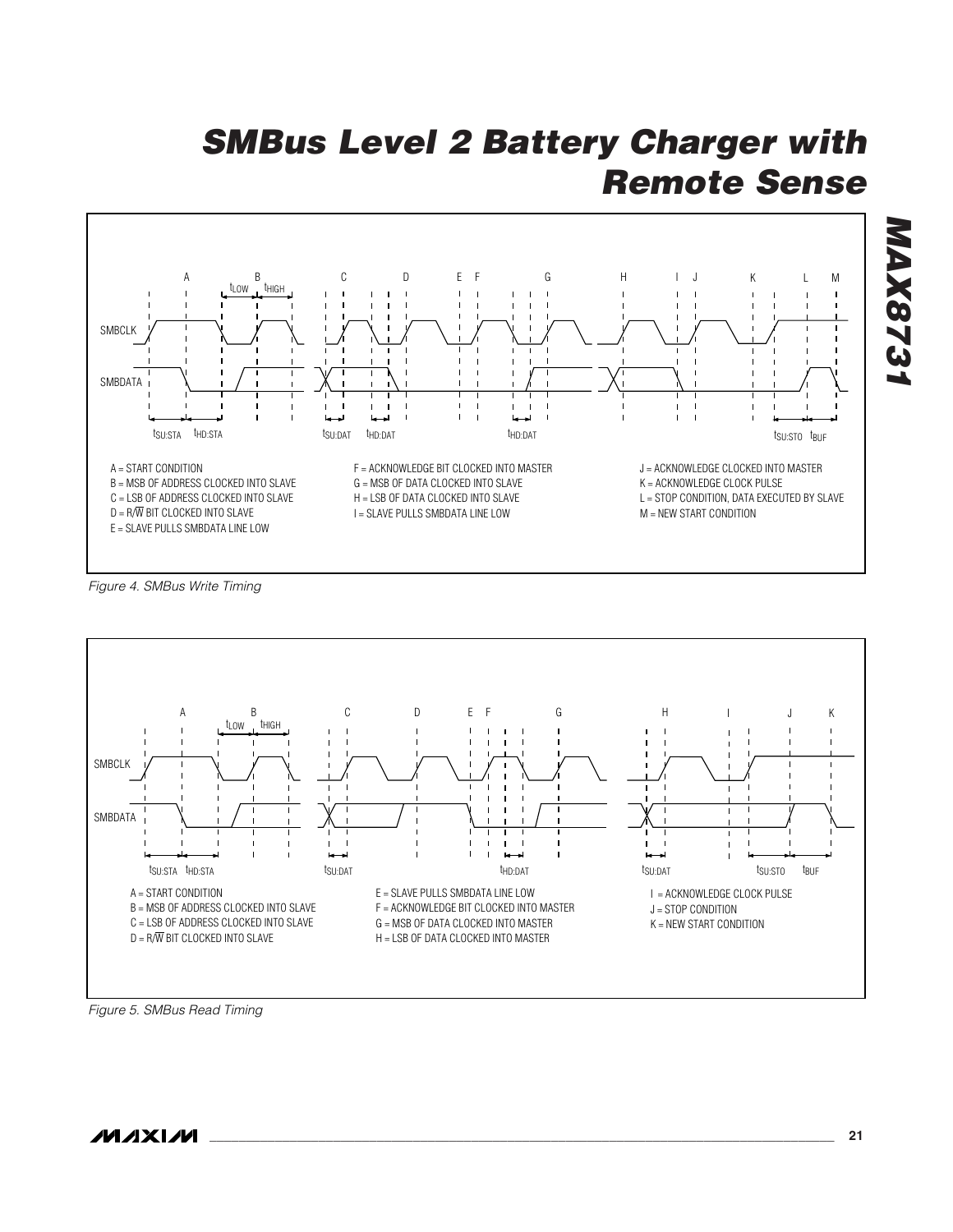### **Table 4. Battery-Charger Command Summary**

| <b>COMMAND</b> | <b>COMMAND NAME</b> | <b>READ/WRITE</b> | <b>DESCRIPTION</b>            | <b>POR STATE</b> |
|----------------|---------------------|-------------------|-------------------------------|------------------|
| 0x14           | ChargeCurrent()     | Write Only        | 6-Bit Charge-Current Setting  | 0x0000           |
| 0x15           | ChargeVoltage()     | Write Only        | 11-Bit Charge-Voltage Setting | 0x0000           |
| 0x3F           | InputCurrent()      | Write Only        | 6-Bit Charge-Current Setting  | 0x0080           |
| 0xFE           | ManufacturerID()    | Read Only         | Manufacturer ID               | 0x004D           |
| 0xFF           | DeviceID()          | Read Only         | Device ID                     | 0x0008           |

#### *Battery-Charger Commands*

The MAX8731 supports four battery-charger commands that use either Write-Word or Read-Word protocols, as summarized in Table 4. ManufacturerID() and DeviceID() can be used to identify the MAX8731. On the MAX8731, the ManufacturerID() command always returns 0x004D and the DeviceID() command always returns 0x0008.

### *DC-DC Converter*

The MAX8731 employs a synchronous step-down DC-DC converter with an n-channel high-side MOSFET switch and an n-channel low-side synchronous rectifier. The MAX8731 features a pseudo-fixed-frequency, current-mode control scheme with cycle-by-cycle current limit. The controller's constant off-time  $(t \circ F)$  is calculated based on VCSSP, VCSIN, and a time constant with a minimum value of 300ns. The MAX8731 can also operate in discontinuous-conduction mode for improved light-load efficiency. The operation of the DC-DC controller is determined by the following four comparators as shown in the functional diagrams in Figures 2 and 6:



*Figure 6. DC-DC Converter Functional Diagram*

The **IMIN** comparator triggers a pulse in discontinuous mode when the accumulated error is too high. IMIN compares the control signal (LVC) against 100mV (typ). When LVC is less than 100mV, DHI and DLO are both forced low. Indirectly, IMIN sets the peak inductor current in discontinuous mode.

The **CCMP** comparator is used for current-mode regulation in continuous-conduction mode. CCMP compares LVC against the inductor current. The high-side MOSFET on-time is terminated when the CSI voltage is higher than LVC.

The **IMAX** comparator provides a secondary cycle-bycycle current limit. IMAX compares CSI to 2V (corresponding to 10A when RS2 = 10mΩ). The high-side MOSFET on-time is terminated when the current-sense signal exceeds 10A. A new cycle cannot start until the IMAX comparator's output goes low.

The **ZCMP** comparator provides zero-crossing detection during discontinuous conduction. ZCMP compares the current-sense feedback signal to  $750mA$  (RS2 =  $10$ mΩ). When the inductor current is lower than the 750mA threshold, the comparator output is high and DLO is turned off.

The **OVP** comparator is used to prevent overvoltage at the output due to battery removal. OVP compares FBS\_ against the set voltage (ChargeVoltage()). When FBS\_ is 100mV above the set value, the OVP comparator output goes high and the high-side MOSFET on-time is terminated. DHI and DLO remain off until the OVP condition is removed.

*CCV, CCI, CCS, and LVC Control Blocks* The MAX8731 controls input current (CCS control loop), charge current (CCI control loop), or charge voltage (CCV control loop), depending on the operating condition. The three control loops—CCV, CCI, and CCS—are brought together internally at the lowest voltage-clamp (LVC) amplifier. The output of the LVC amplifier is the feedback control signal for the DC-DC controller. The minimum voltage at the CCV, CCI, or CCS appears at the output of the LVC amplifier and clamps the other control loops to within 0.3V above the control point.

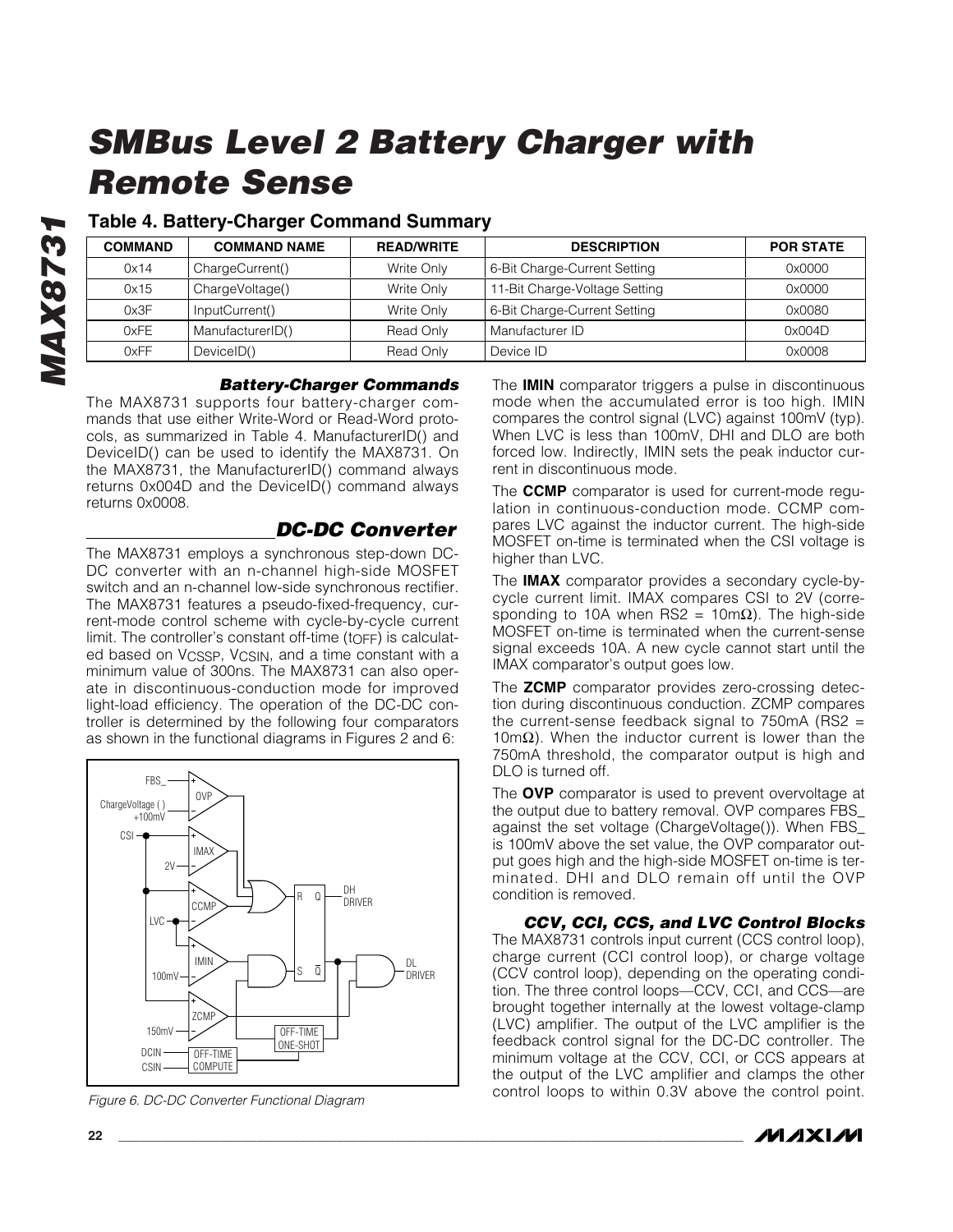Clamping the other two control loops close to the lowest control loop ensures fast transition with minimal overshoot when switching between different control loops (see the *Compensation* section).

#### *Continuous-Conduction Mode*

With sufficient charge current, the MAX8731's inductor current never crosses zero, which is defined as continuous-conduction mode. The regulator switches at 400kHz (nominal) if  $V_{\text{CSIN}} < 0.88 \times V_{\text{CSSP}}$ . The controller starts a new cycle by turning on the high-side MOSFET and turning off the low-side MOSFET. When the charge-current feedback signal (CSI) is greater than the control point (LVC), the CCMP comparator output goes high and the controller initiates the off-time by turning off the high-side MOSFET and turning on the low-side MOSFET. The operating frequency is governed by the off-time and is dependent upon V<sub>CSIN</sub> and VCSSP. The off-time is set by the following equation:

$$
t_{OFF} = 2.5 \mu s \times \frac{V_{CSSP} - V_{CSIN}}{V_{CSSP}}
$$

The on-time can be determined using the following equation:

$$
t_{ON} = \frac{L \times I_{RIPPLE}}{V_{CSSN} - V_{BATT}}
$$

where:

$$
I_{RIPPLE} = \frac{V_{BATT} \times t_{OFF}}{L}
$$

The switching frequency can then be calculated:

$$
f_{SW} = \frac{1}{t_{ON} + t_{OFF}}
$$

These equations describe the controller's pseudofixed-frequency performance over the most common operating conditions.

At the end of the fixed off-time, the controller initiates a new cycle if the control point (LVC) is greater than 100mV and the peak charge current is less than the cycle-by-cycle current limit. Restated another way,

IMIN must be high, IMAX must be low, and OVP must be low for the controller to initiate a new cycle. If the peak inductor current exceeds the IMAX comparator threshold or the output voltage exceeds the OVP threshold, then the on-time is terminated. The cycle-bycycle current limit effectively protects against overcurrent and short-circuit faults.

If during the off-time the inductor current goes to zero, the ZCMP comparator output pulls high, turning off the low-side MOSFET. Both the high- and low-side MOSFETs are turned off until another cycle is ready to begin. ZCOMP causes the MAX8731 to enter into discontinuous-conduction mode (see the *Discontinuous Conduction* section).

There is a 0.3µs minimum off-time when the (VCSSP - VCSIN) differential becomes too small. If VCSIN  $\geq$  0.88 x VCSSP, then the threshold for the 0.3µs minimum offtime is reached. The switching frequency in this mode varies according to the equation:

$$
f = \frac{1}{\frac{L \times I_{RIPPLE}}{V_{CSSN} - V_{BATT}} + 0.3 \mu s}
$$

#### *Discontinuous Conduction*

The MAX8731 can also operate in discontinuous-conduction mode to ensure that the inductor current is always positive. The MAX8731 enters discontinuousconduction mode when the output of the LVC control point falls below 100mV. This corresponds to peak inductor current = 500mA:

$$
I_{CHG} = \frac{1}{2} \times \frac{100 \text{mV}}{20 \times \text{RS2}} = 250 \text{mA}
$$

charge current for RS2 =  $10 \text{m}\Omega$ .

In discontinuous mode, a new cycle is not started until the LVC voltage rises above 100mV. Discontinuousmode operation can occur during conditioning charge of overdischarged battery packs, when the charge current has been reduced sufficiently by the CCS control loop, or when the charger is in constant-voltage mode with a nearly full battery pack.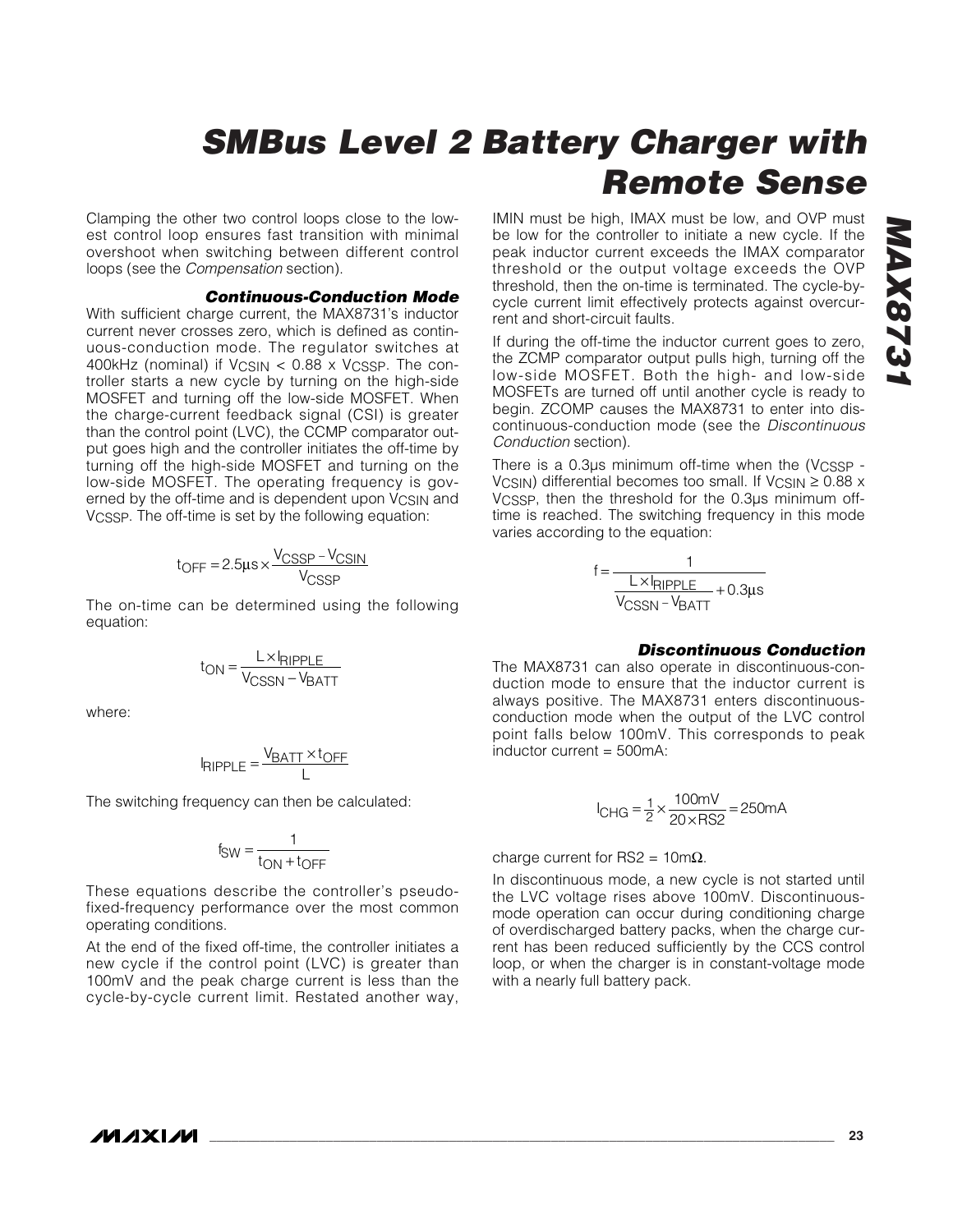#### *Compensation*

The charge-voltage and charge-current regulation loops are independent and compensated separately at the CCV, CCI, and CCS.

#### *CCV Loop Compensation*

The simplified schematic in Figure 7 is sufficient to describe the operation of the MAX8731 when the voltage loop (CCV) is in control. The required compensation network is a pole-zero pair formed with C<sub>CV</sub> and RCV. The zero is necessary to compensate the pole formed by the output capacitor and the load. RESR is the equivalent series resistance (ESR) of the charger output capacitor (COUT). R<sub>L</sub> is the equivalent charger output load, where R<sub>L</sub> = ΔV<sub>BATT</sub> / Δl<sub>CHG</sub>. The equivalent output impedance of the GMV amplifier, ROGMV, is greater than 10MΩ. The voltage amplifier transconduc-



*Figure 7. CCV Loop Diagram*

### **Table 5. CCV Loop Poles and Zeros**

tance, GMV = 0.125µA/mV. The DC-DC converter transconductance is dependent upon the charge-current sense resistor RS2:

$$
GMOUT = \frac{1}{A_{CSI} \times RS2}
$$

where  $A_{CSI} = 20V/V$ , and RS2 = 10mΩ in the typical application circuits, so  $GM<sub>OUT</sub> = 5AV$ . The loop-transfer function is given by:

$$
LTF = GM_{OUT} \times R_{L} \times GMV \times R_{OGMV}
$$
  
 
$$
\times \frac{(1+sC_{OUT} \times R_{ESR})(1+sC_{CV} \times R_{CV})}{(1+sC_{CV} \times R_{OGMV})(1+sC_{OUT} \times R_{L})}
$$

The poles and zeros of the voltage loop-transfer function are listed from lowest frequency to highest frequency in Table 5.

Near crossover CCV is much lower impedance than ROGMV. Since Ccy is in parallel with ROGMV, Ccy dominates the parallel impedance near crossover. Additionally, Rcy is much higher impedance than Ccv and dominates the series combination of Rcy and Ccy, so near crossover:

$$
\frac{R_{OGMV} \times (1 + sC_{CV} \times R_{CV})}{(1 + sC_{CV} \times R_{OGMV})} \cong R_{CV}
$$

**MAXIM** 

| <b>NAME</b>     | <b>EQUATION</b>                                                 | <b>DESCRIPTION</b>                                                                                                                                                                                                                                                                                                                                  |
|-----------------|-----------------------------------------------------------------|-----------------------------------------------------------------------------------------------------------------------------------------------------------------------------------------------------------------------------------------------------------------------------------------------------------------------------------------------------|
| <b>CCV Pole</b> | $f_{P_C V} = \frac{1}{2\pi R_{OCMV} \times C_{CV}}$             | Lowest frequency pole created by C <sub>CV</sub> and GMV's finite output resistance.                                                                                                                                                                                                                                                                |
| CCV Zero        | $f_{Z_C V} = \frac{1}{2\pi R_{\text{CV}} \times C_{\text{CV}}}$ | Voltage-loop compensation zero. If this zero is at the same frequency or<br>lower than the output pole f <sub>p</sub> $_{\text{OUT}}$ , then the loop-transfer function<br>approximates a single-pole response near the crossover frequency. Choose<br>Ccy to place this zero at least 1 decade below crossover to ensure<br>adequate phase margin. |
| Output<br>Pole  | $f_{P_0U} = \frac{1}{2\pi R_1 \times C_{OUT}}$                  | Output pole formed with the effective load resistance $RL$ and the output<br>capacitance $C_{\text{OUT}}$ . $R_{\text{L}}$ influences the DC gain but does not affect the<br>stability of the system or the crossover frequency.                                                                                                                    |
| Output<br>Zero  | $f_{P_0U} = \frac{1}{2\pi R_1 \times C_{OUT}}$                  | Output ESR Zero. This zero can keep the loop from crossing unity gain if<br>fz OUT is less than the desired crossover frequency; therefore, choose a<br>capacitor with an ESR zero greater than the crossover frequency.                                                                                                                            |

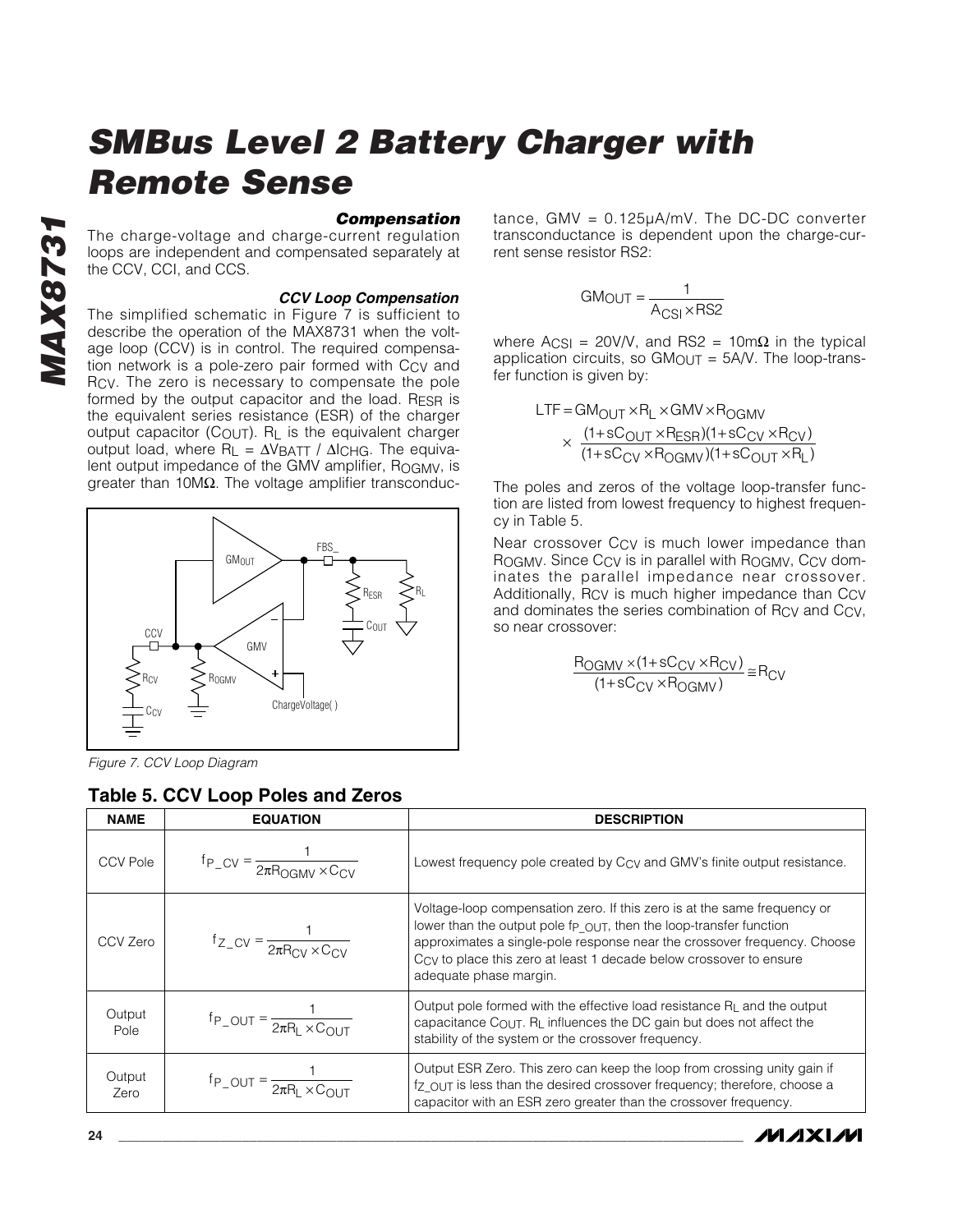COUT is also much lower impedance than RL near crossover so the parallel impedance is mostly capacitive and:

$$
\frac{R_L}{(1+sC_{\text{OUT}} \times R_L)} \approx \frac{1}{sC_{\text{OUT}}}
$$

If RESR is small enough, its associated output zero has a negligible effect near crossover and the loop-transfer function can be simplified as follows:

$$
LTF = GM_{OUT} \times \frac{R_{CV}}{sC_{OUT}} G_{MV}
$$

Setting  $LTF = 1$  to solve for the unity-gain frequency yields:

$$
f_{\text{CO\_CV}} = \text{GM}_{\text{OUT}} \times \text{G}_{\text{MV}} \times \frac{\text{R}_{\text{CV}}}{2\pi \times \text{C}_{\text{OUT}}}
$$

For stability, choose a crossover frequency lower than 1/10 the switching frequency. For example, choose a crossover frequency of 50kHz and solve for RVC using the component values listed in Figure 1 to yield  $R_{CV} =$  $10kΩ$ :

$$
R_{CV} = \frac{2\pi \times C_{OUT} \times f_{CO\_CV}}{GMV \times GM_{OUT}} \cong 10k\Omega
$$

GMV = 0.125µA/mV



*Figure 8. CCV Loop Response Figure 9. CCI Loop Diagram*

 $GM$  $N = 5$  $AN$  $C$ OUT =  $2 \times 10$ µF  $F$ OSC = 400 $k$ Hz  $R<sub>L</sub> = 0.2Ω$  $FCO$   $CV = 50kHz$ 

To ensure that the compensation zero adequately cancels the output pole, select  $f_{Z_C}$   $y \leq f_{P_O}$ UT:

$$
C_{CV} \geq (R_L / R_{CV}) C_{OUT}
$$

 $CCV \geq 400pF$  (assuming 2 cells and 2A maximum charge current.)

Figure 8 shows the Bode plot of the voltage-loop frequency response using the values calculated above.

#### *CCI Loop Compensation*

The simplified schematic in Figure 9 is sufficient to describe the operation of the MAX8731 when the battery current loop (CCI) is in control. Since the output capacitor's impedance has little effect on the response of the current loop, only a simple single pole is required to compensate this loop. ACSI is the internal gain of the current-sense amplifier. RS2 is the charge currentsense resistor (10mΩ). R<sub>OGMI</sub> is the equivalent output impedance of the GMI amplifier, which is greater than 10M $Ω$ . GMI is the charge-current amplifier transcon $ductance = 1<sub>U</sub>A/mV$ . GMOUT is the DC-DC converter transconductance = 5A/V.

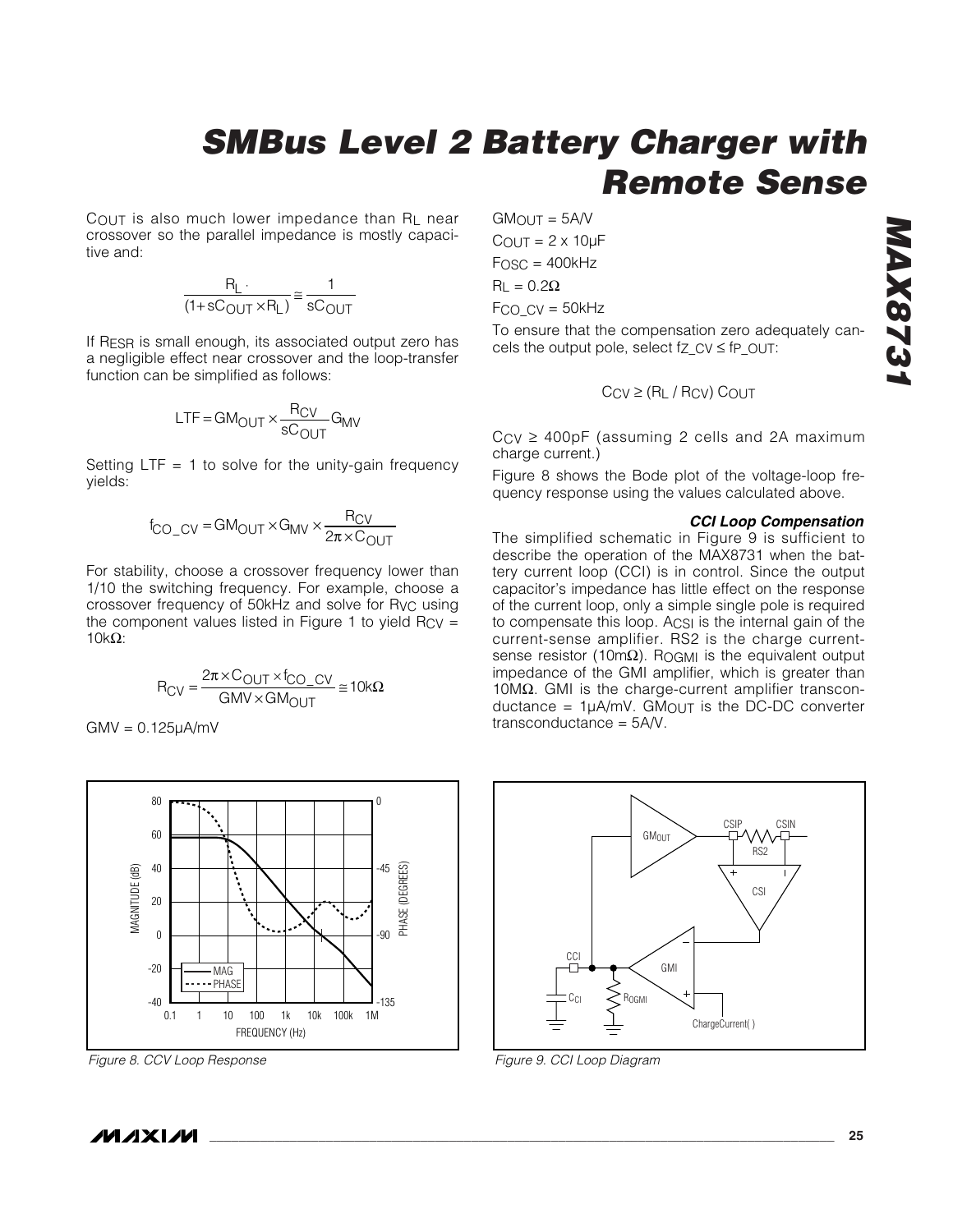The loop-transfer function is given by:

$$
LTF = GM_{OUT} \times A_{CSI} \times RSZ \times GMI \frac{R_{OGMI}}{1 + sR_{OGMI} \times C_{CI}}
$$

This describes a single-pole system. Since:

$$
GM_{\text{OUT}} = \frac{1}{A_{\text{CSI}} \times \text{RS2}}
$$

the loop-transfer function simplifies to:

*MAX8731*

**VIAX873** 

$$
LTF = GMI \frac{R_{OGMI}}{1 + sR_{OGMI} \times C_{CI}}
$$

The crossover frequency is given by:

$$
f_{\rm CO\_Cl} = \frac{GMI}{2\pi C_{Cl}}
$$

For stability, choose a crossover frequency lower than 1/10 the switching frequency:

 $|C_{\text{Cl}}| > 10 \times$  GMI / (2 $\pi$  f<sub>OSC</sub>) = 4nF, for a 400kHz switching frequency.

Values for C<sub>CI</sub> greater than 10 times the minimum value can slow down the current-loop response. Choosing CCI = 10nF yields a crossover frequency of 15.9kHz. Figure 10 shows the Bode plot of the current-loop frequency response using the values calculated above.



*Figure 10. CCI Loop Response Figure 11. CCS Loop Diagram*

#### *CCS Loop Compensation*

The simplified schematic in Figure 11 is sufficient to describe the operation of the MAX8731 when the input current-limit loop (CCS) is in control. Since the output capacitor's impedance has little effect on the response of the input current-limit loop, only a single pole is required to compensate this loop. ACSS is the internal gain of the current-sense resistor; RS1 =  $10 \text{m}\Omega$  in the typical application circuits. ROGMS is the equivalent output impedance of the GMS amplifier, which is greater than 10MΩ. GMS is the charge-current amplifier transconductance =  $1\mu A/mV$ . GM<sub>IN</sub> is the DC-DC converter's input-referred transconductance =  $(1/D)$  x  $GMOUT = (1/D) \times 5A/V$ .

The loop-transfer function is given by:

$$
LTF = GM_{IN} \times A_{CSS} \times RSI \times GMS \frac{R_{OGMS}}{1 + SR_{OGMS} \times C_{CS}}
$$

Since:

$$
GM_{IN} = \frac{1}{A_{CSS} \times RS2}
$$

the loop-transfer function simplifies to:

$$
LTF = GMS \frac{R_{OGMS}}{1 + SR_{OGMS} \times C_{CS}}
$$



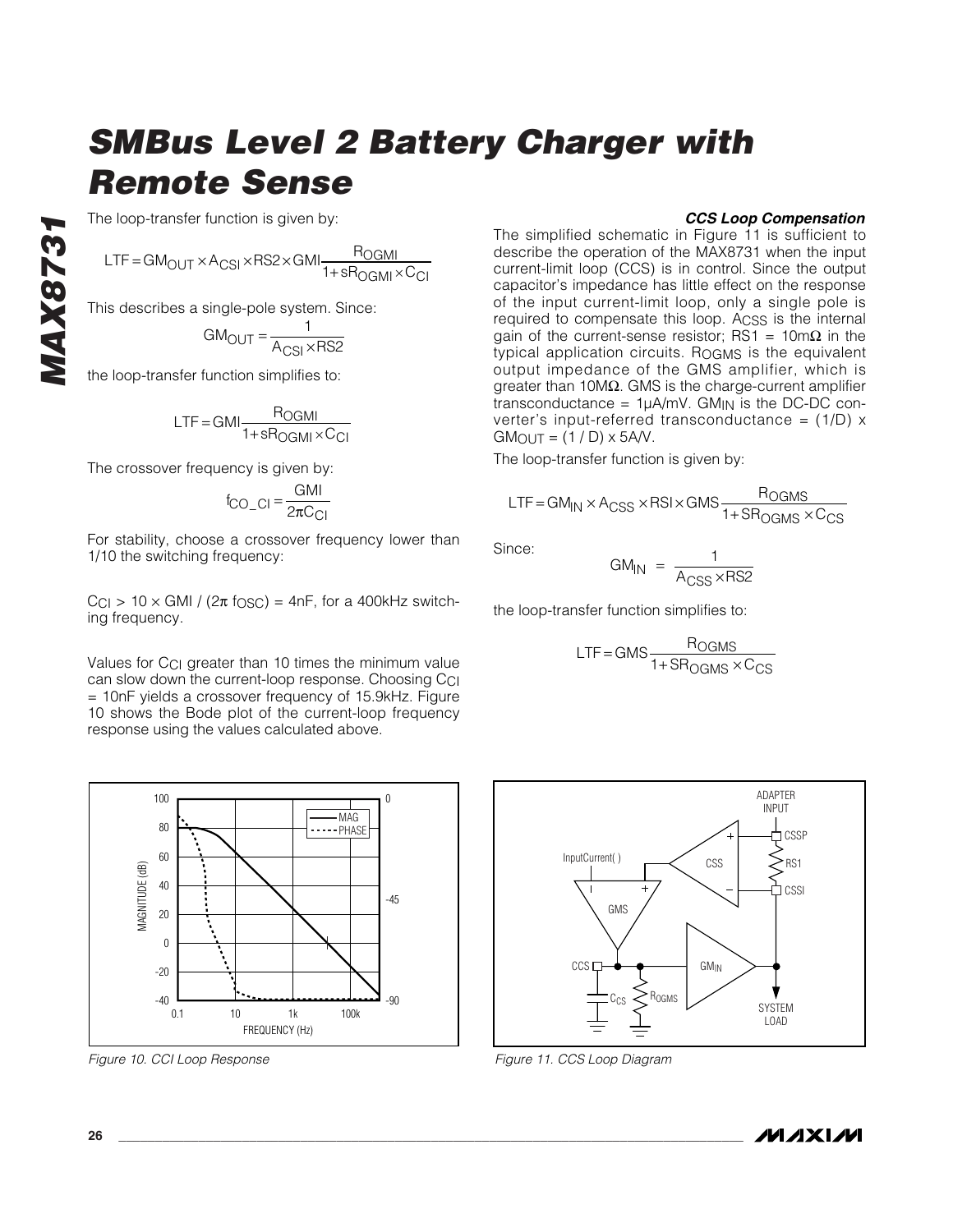The crossover frequency is given by:

$$
f_{\text{CO}\_\text{CS}} = \frac{\text{GMS}}{2\pi C_{\text{CS}}}
$$

For stability, choose a crossover frequency lower than 1/10 the switching frequency:

$$
C_{CS} = 5 \times \text{GMS} / (2\pi f_{OSC})
$$

Choosing a crossover frequency of 30kHz and using the component values listed in Figure 1 yields  $C_{CS}$  > 5.4nF. Values for CCS greater than 10 times the minimum value may slow down the current-loop response excessively. Figure 12 shows the Bode plot of the input current-limit-loop frequency response using the values calculated above.

#### *MOSFET Drivers*

The DHI and DLO outputs are optimized for driving moderate-sized power MOSFETs. The MOSFET drive capability is the same for both the low-side and highsides switches. This is consistent with the variable duty factor that occurs in the notebook computer environment where the battery voltage changes over a wide range. There must be a low-resistance, low-inductance path from the DLO driver to the MOSFET gate to prevent shoot-through. Otherwise, the sense circuitry in the MAX8731 interprets the MOSFET gate as "off" while there is still charge left on the gate. Use very short, wide traces measuring 10 to 20 squares or less (1.25mm to 2.5mm wide if the MOSFET is 25mm from



*Figure 12. CCS Loop Response*

the device). Unlike the DLO output, the DHI output uses a 50ns (typ) delay time to prevent the low-side MOSFET from turning on until DHI is fully off. The same considerations should be used for routing the DHI signal to the high-side MOSFET.

The high-side driver (DHI) swings from LX to 5V above LX (BST) and has a typical impedance of 3 $\Omega$  sourcing and 1 $\Omega$  sinking. The low-side driver (DLO) swings from DLOV to ground and has a typical impedance of 1 $\Omega$ sinking and 3Ω sourcing. This helps prevent DLO from being pulled up when the high-side switch turns on, due to capacitive coupling from the drain to the gate of the low-side MOSFET. This places some restrictions on the MOSFETs that can be used. Using a low-side MOSFET with smaller gate-to-drain capacitance can prevent these problems.

### *Design Procedure*

#### *MOSFET Selection*

Choose the n-channel MOSFETs according to the maximum required charge current. The MOSFETs must be able to dissipate the resistive losses plus the switching losses at both V<sub>DCIN(MIN)</sub> and V<sub>DCIN(MAX)</sub>.

For the high-side MOSFET, the worst-case resistive power losses occur at the maximum battery voltage and minimum supply voltage:

$$
PD_{CONDUCTION}(HighSide) = \frac{V_{FBS_{-}}}{V_{CSSP}} \times I_{CHG}^{2} \times RDS(ON)
$$

Generally a low-gate charge high-side MOSFET is preferred to minimize switching losses. However, the RDS(ON) required to stay within package power-dissipation limits often limits how small the MOSFET can be. The optimum occurs when the switching (AC) losses equal the conduction (RDS(ON)) losses. Calculating the power dissipation in N1 due to switching losses is difficult since it must allow for difficult quantifying factors that influence the turn-on and turn-off times. These factors include the internal gate resistance, gate charge, threshold voltage, source inductance, and PC board layout characteristics. The following switching-loss calculation provides a rough estimate and is no substitute for breadboard evaluation, preferably including a verification using a thermocouple mounted on N1:

$$
PD_{SWITCHING}(High Side) = \frac{1}{2} \times t_{Trans} \times V_{DCIN} \times I_{CHG} \times f_{SW}
$$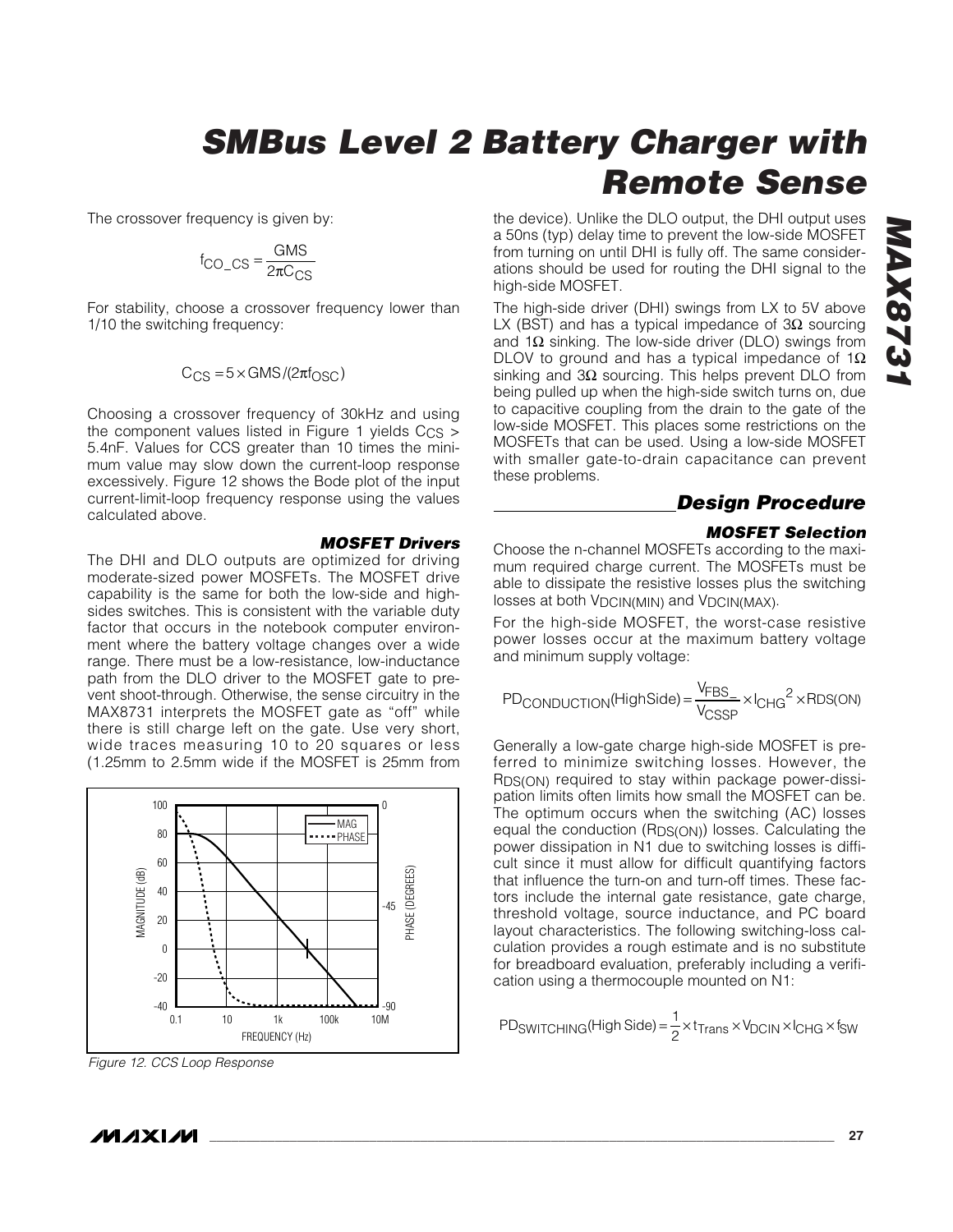where t<sub>TRANS</sub> is the driver's transition time and can be calculated as follows:

 $t_{\text{TRANS}} = \left(\frac{1}{I_{\text{Gsrc}}} + \frac{1}{I_{\text{S}}}\right)$ Q TRANS  $=\left(\frac{1}{1_{\text{Gsrc}}}+\frac{1}{1_{\text{Gsnk}}}\right) \times \frac{2Q}{1_{\text{GATE}}}$ , and  $f_{SW} \approx 400 \text{kHz}$ G  $=\left(\frac{1}{I_{\text{Gsrc}}}+\frac{1}{I_{\text{Gsnk}}}\right)\times\frac{2Q_{\text{G}}}{I_{\text{GATE}}}$ , and fsw  $\overline{\mathcal{N}}$ ⎞  $\left(\frac{1}{1_{\text{S}}}\right)$  +  $\frac{1}{1_{\text{G}}}\left|\frac{1}{1_{\text{G}}}\right|$  and  $f_{\text{SW}} \approx 400$ 

IGATE is the peak gate-drive current.

The following is the power dissipated due to the highside n-channel MOSFET's output capacitance (CRSS):

$$
PDCOSS(HighSide) \approx \frac{V_{DCIN}^2 \times C_{RSS} \times f_{SW}}{2}
$$

The total high-side MOSFET power dissipation is:

$$
\begin{aligned} & \text{PD}_{\text{TOTAL}}(\text{HighSide}) \approx \text{PD}_{\text{CONDUCTION}}(\text{HighSide}) \\ & + \text{PD}_{\text{SWITCHING}}(\text{HighSide}) + \text{PD}_{\text{COSS}}(\text{HighSide}) \end{aligned}
$$

Switching losses in the high-side MOSFET can become an insidious heat problem when maximum AC adapter voltages are applied. If the high-side MOSFET chosen for adequate RDS(ON) at low-battery voltages becomes hot when biased from V<sub>IN(MAX)</sub>, consider choosing another MOSFET with lower parasitic capacitance. For the low-side MOSFET (N2), the worst-case power dissipation always occurs at maximum input voltage:

$$
PD_{COMDUCTION}(Low Side) = \left(1 - \frac{V_{FBS_{-}}}{V_{CSSP}}\right)
$$

$$
\times \left|_{CHG}^{2} \times RDS(ON)\right|
$$

The following additional loss occurs in the low-side MOSFET due to the reverse-recovery charge of the MOSFET's body diode and the body diode conduction losses:

 $PD_{QRR}$ (Low Side) =  $Q_{RR2}$  ×  $V_{DCIN}$  ×  $f_{SW}$  + (0.05 ×  $P_{EAK}$  × 0.4V)

The total power low-side MOSFET dissipation is:

PD<sub>TOTAL</sub> (Low Side) ≈ PD<sub>CONDUCTION</sub>(Low Side) + PD<sub>QRR</sub>(HighSide)

These calculations provide an estimate and are not a substitute for breadboard evaluation, preferably including a verification using a thermocouple mounted on the MOSFET.

#### *Inductor Selection*

The charge current, ripple, and operating frequency (off-time) determine the inductor characteristics. For optimum efficiency, choose the inductance according to the following equation:

$$
L = \frac{V_{BATT} \times t_{OFF}}{0.3 \times I_{CHG}}
$$

This sets the ripple current to 1/3 the charge current and results in a good balance between inductor size and efficiency. Higher inductor values decrease the ripple current. Smaller inductor values save cost but require higher saturation current capabilities and degrade efficiency.

Inductor L1 must have a saturation current rating of at least the maximum charge current plus 1/2 the ripple current (∆IL):

$$
ISAT = ICHG + (1/2) \Delta IL
$$

The ripple current is determined by:

$$
\Delta IL = V_{BATT} \times \text{LOFF} / L
$$

where:

$$
t_{OFF} = 2.5 \mu s (V_{DCIN} - V_{BATT}) / V_{DCIN} \text{ for } V_{BATT} < 0.88
$$

or during dropout:

$$
t_{\text{OFF}} = 0.3 \mu s \text{ for } V_{\text{BATT}} > 0.88 \text{ V}_{\text{DCIN}}
$$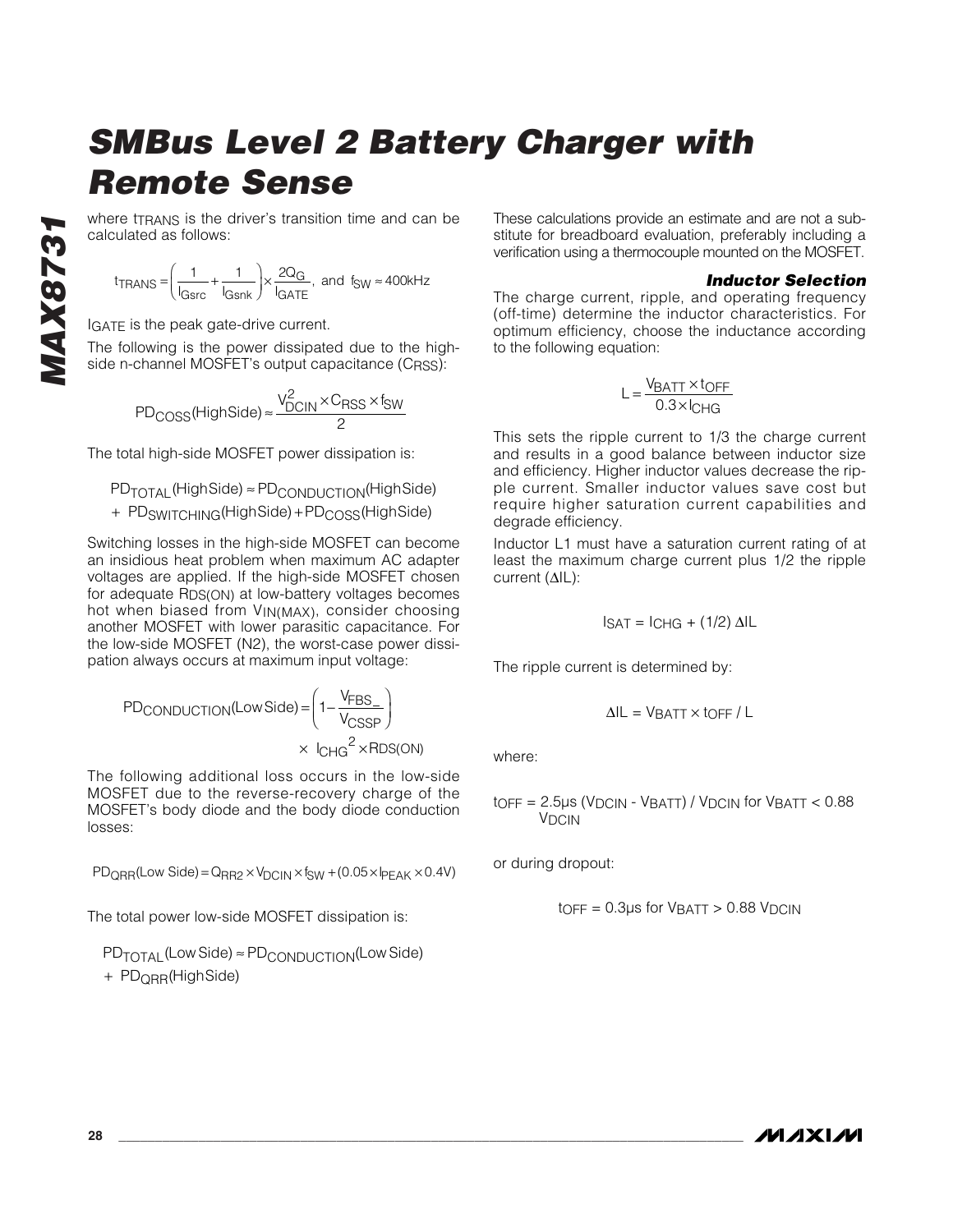#### *Input Capacitor Selection*

The input capacitor must meet the ripple current requirement (IRMS) imposed by the switching currents. Nontantalum chemistries (ceramic, aluminum, or OS-CON) are preferred due to their resilience to power-up surge currents:



The input capacitors should be sized so that the temperature rise due to ripple current in continuous conduction does not exceed approximately 10°C. The maximum ripple current occurs at 50% duty factor or  $V_{DCIN} = 2 \times 10^{-10}$ VBATT, which equates to 0.5 x ICHG. If the application of interest does not achieve the maximum value, size the input capacitors according to the worst-case conditions.

#### *Output Capacitor Selection*

The output capacitor absorbs the inductor ripple current and must tolerate the surge current delivered from the battery when it is initially plugged into the charger. As such, both capacitance and ESR are important parameters in specifying the output capacitor as a filter and to ensure stability of the DC-DC converter (see the *Compensation* section). Beyond the stability requirements, it is often sufficient to make sure that the output capacitor's ESR is much lower than the battery's ESR. Either tantalum or ceramic capacitors can be used on the output. Ceramic devices are preferable because of their good voltage ratings and resilience to surge currents.

### *Applications Information*

#### *Smart-Battery System Background Information*

Smart-battery systems have evolved since the conception of the smart-battery system (SBS) specifications. Originally, such systems consisted of a smart battery and smart-battery charger that were compatible with the SBS specifications and communicated directly with one another using SMBus protocols. Modern systems still employ the original commands and protocols, but often use a keyboard controller or similar digital intelligence to mediate the communication between the battery and the charger (Figure 13). This arrangement permits considerable freedom in the implementation of charging algorithms at the expense of standardization. Algorithms can vary from the simple detection of the battery with a fixed set of instructions for charging the battery to highly complex programs that can accommodate multiple battery



*Figure 13. Typical Smart-Battery System*

configurations and chemistries. Microcontroller programs can perform frequent tests on the battery's state of charge and dynamically change the voltage and current applied to enhance safety. Multiple batteries can also be utilized with a selector that is programmable over the SMBus.

#### *Setting Input Current Limit*

The input current limit should be set based on the current capability of the AC adapter and the tolerance of the input current limit. The upper limit of the input current threshold should never exceed the adapter's minimum available output current. For example, if the adapter's output current rating is  $5A \pm 10\%$ , the input current limit should be selected so that its upper limit is less than  $5A \times 0.9 = 4.5A$ . Since the input current-limit accuracy of the MAX8731 is ±3%, the typical value of the input current limit should be set at 4.5A / 1.03  $\approx$ 4.36A. The lower limit for input current must also be considered. For chargers at the low end of the spec, the input current limit for this example could be  $4.36A \times$ 0.95, or approximately 4.14A.

#### *Layout and Bypassing*

Bypass DCIN with a 1µF ceramic to ground (Figure 1). D1 protects the MAX8731 when the DC power source input is reversed. Bypass V<sub>DD</sub>, DCIN, LDO, VCC, DAC, and REF as shown in Figure 1.

*MAX8731* **ELSXVM**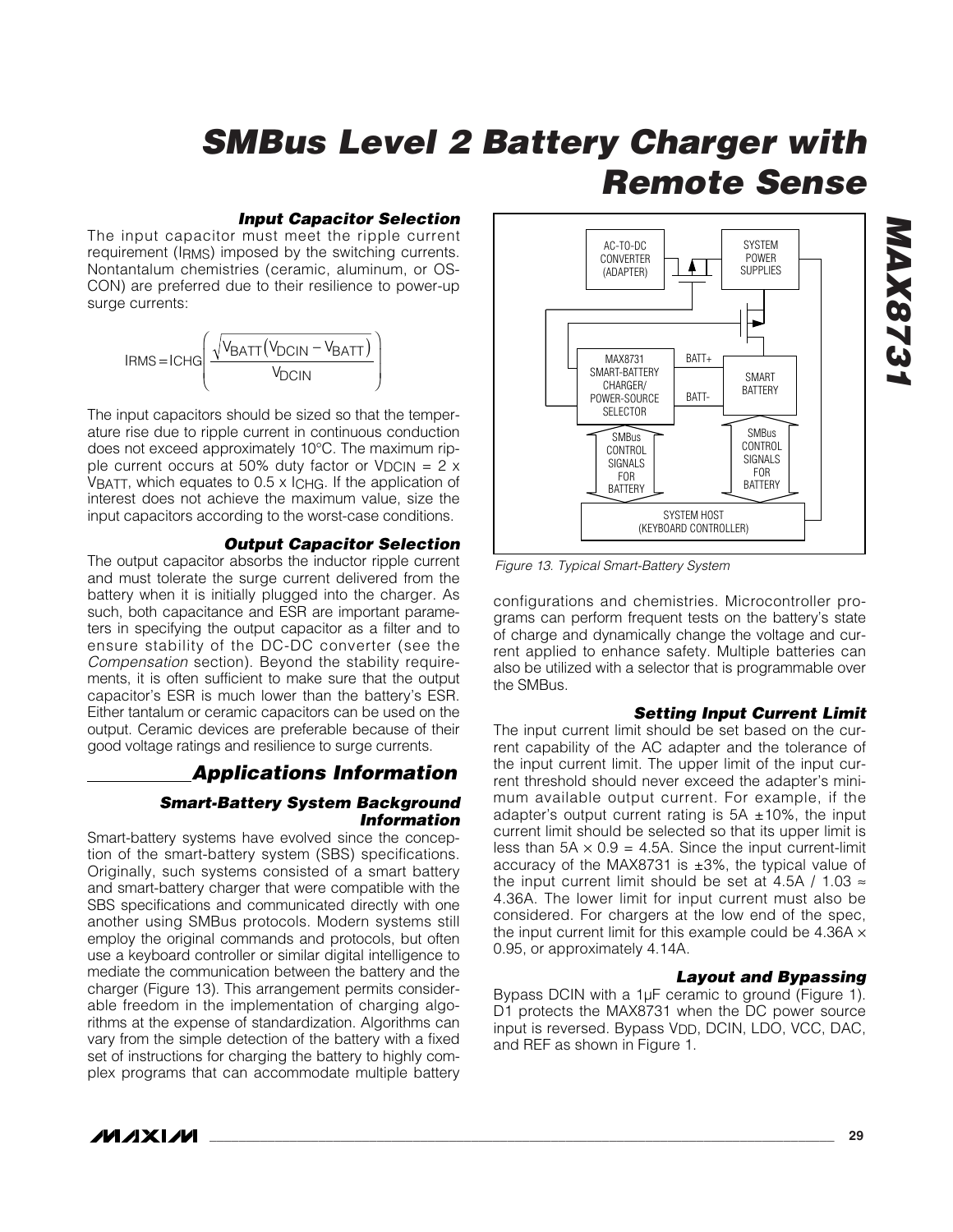Good PC board layout is required to achieve specified noise immunity, efficiency, and stable performance. The PC board layout artist must be given explicit instructions—preferably, a sketch showing the placement of the power-switching components and high-current routing. Refer to the PC board layout in the MAX8731 evaluation kit for examples. A ground plane is essential for optimum performance. In most applications, the circuit will be located on a multilayer board, and full use of the four or more copper layers is recommended. Use the top layer for high-current connections, the bottom layer for quiet connections, and the inner layers for uninterrupted ground planes.

Use the following step-by-step guide:

- 1) Place the high-power connections first, with their grounds adjacent:
	- a) Minimize the current-sense resistor trace lengths, and ensure accurate current sensing with Kelvin connections.
	- b) Minimize ground trace lengths in the high-current paths.
	- c) Minimize other trace lengths in the high-current paths.

Use > 5mm wide traces in the high-current paths.

- d) Connect C1 and C2 to high-side MOSFET (10mm max length). Place the input capacitor between the input current-sense resistor and drain of the high-side MOSFET.
- e) Minimize the LX node (MOSFETs, rectifier cathode, inductor (15mm max length)). Keep LX on one side of the PC board to reduce EMI radiation.
- f) Since the return path of DHI is LX, route DHI near LX. Optimally, LX and DHI should overlap. The same principle is applied to DLO and PGND.
- g) Ideally, surface-mount power components are flush against one another with their ground terminals almost touching. These high-current grounds are then connected to each other with a wide, filled zone of top-layer copper, so they do

not go through vias. The resulting top-layer subground plane is connected to the normal innerlayer ground plane at the paddle. Other high-current paths should also be minimized, but focusing primarily on short ground and currentsense connections eliminates approximately 90% of all PC board layout problems.

2) Place the IC and signal components. Keep the main switching node (LX node) away from sensitive analog components (current-sense traces and REF capacitor).

**Important:** The IC must be no further than 10mm from the current-sense resistors. Quiet connections to REF, CCS, DAC, CCV, CCI, ACIN, and VCC should be returned to a separate ground (GND) island. The analog ground is separately worked from power ground in Figure 1. There is very little current flowing in these traces, so the ground island need not be very large. When placed on an inner layer, a sizable ground island can help simplify the layout because the low-current connections can be made through vias. The ground pad on the backside of the package should also be connected to this quiet ground island.

- 3) Keep the gate-drive traces (DHI and DLO) as short as possible  $(L < 20$ mm), and route them away from the current-sense lines and REF. These traces should also be relatively wide ( $W > 1.25$ mm).
- 4) Place ceramic bypass capacitors close to the IC. The bulk capacitors can be placed further away. Place the current-sense input filter capacitors under the part, connected directly to the GND pin.
- 5) Use a single-point star ground placed directly below the part at the PGND pin. Connect the power ground (ground plane) and the quiet ground island at this location.

### *Chip Information*

TRANSISTOR COUNT: 10,234 PROCESS: BiCMOS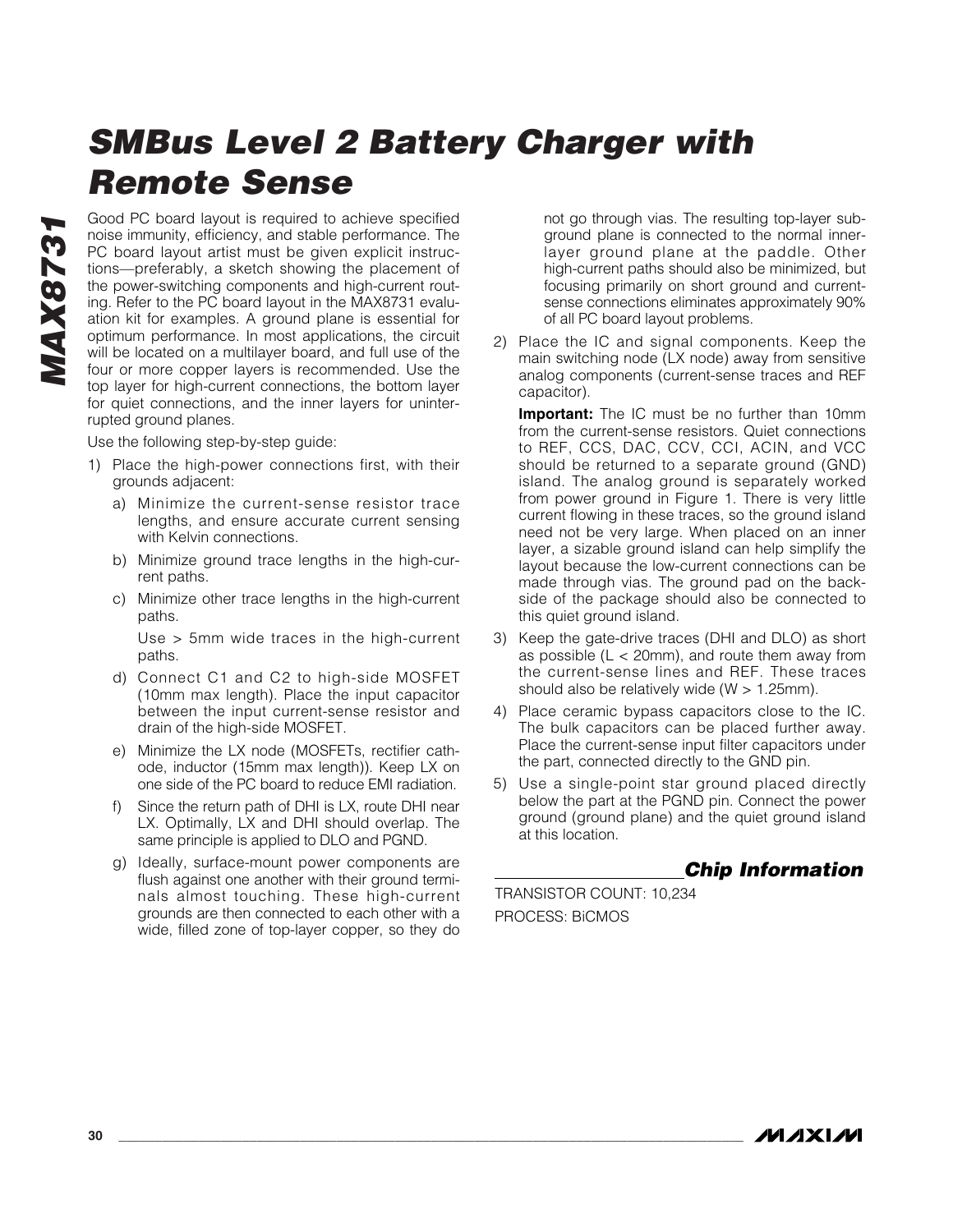### *Package Information*

(The package drawing(s) in this data sheet may not reflect the most current specifications. For the latest package outline information go to **www.maxim-ic.com/packages**.)